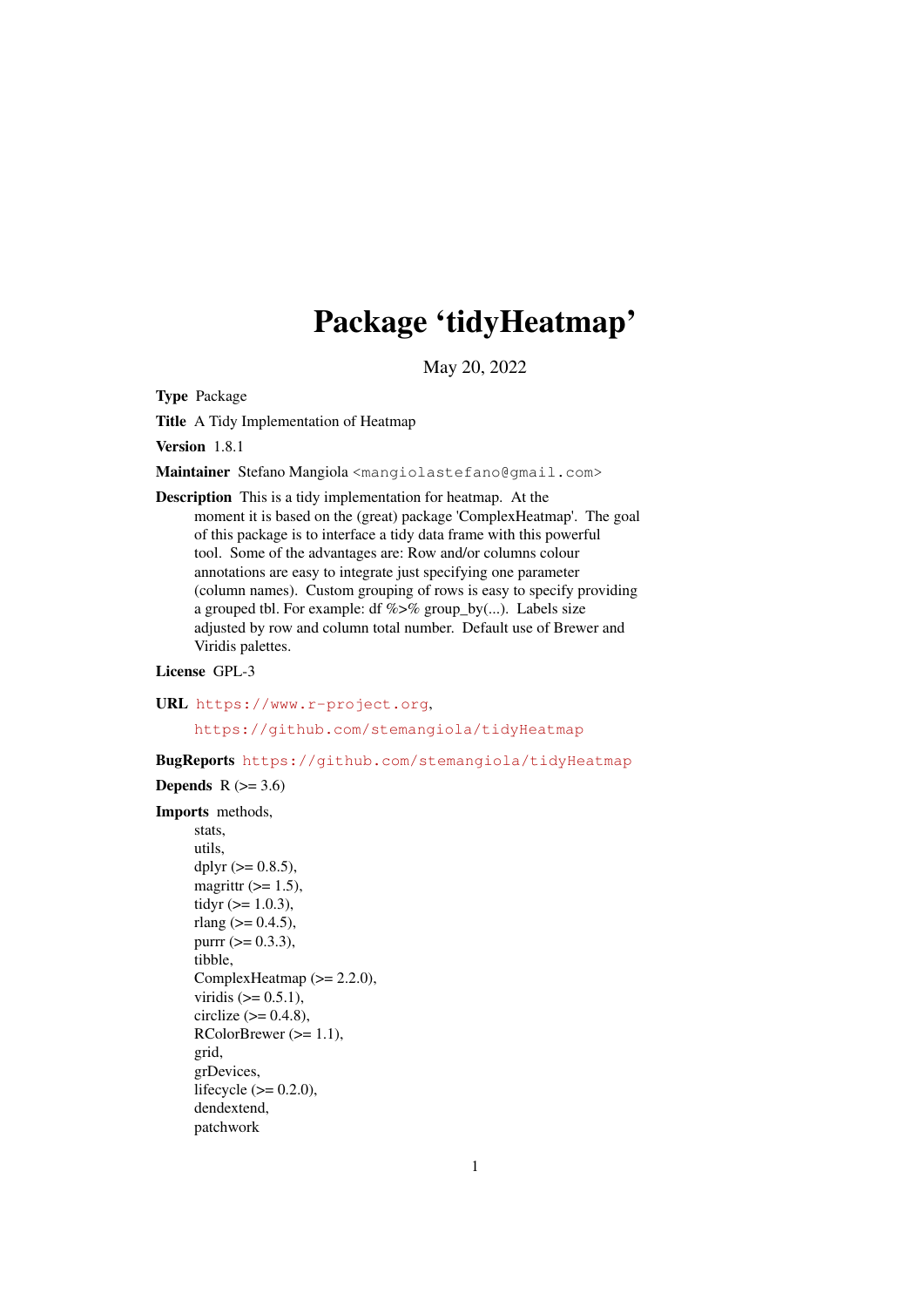Suggests spelling, testthat, vdiffr, BiocManager, knitr, rmarkdown, qpdf, covr, roxygen2, forcats, ggplot2 VignetteBuilder knitr RdMacros lifecycle Biarch true biocViews AssayDomain, Infrastructure Encoding UTF-8 LazyData true RoxygenNote 7.1.2 Language en-US

## R topics documented:

| 3              |
|----------------|
| $\overline{4}$ |
| 5              |
| 6              |
| 6              |
| 7              |
| 8              |
| 9              |
| 10             |
| 10             |
| 11             |
| 11             |
| 12             |
| 12             |
| 13             |
| 13             |
| 14             |
| 14             |
| 15             |
| 15             |
| 16             |
| 16             |
| 17             |
| 17             |
| 19             |
| 20             |
| 21             |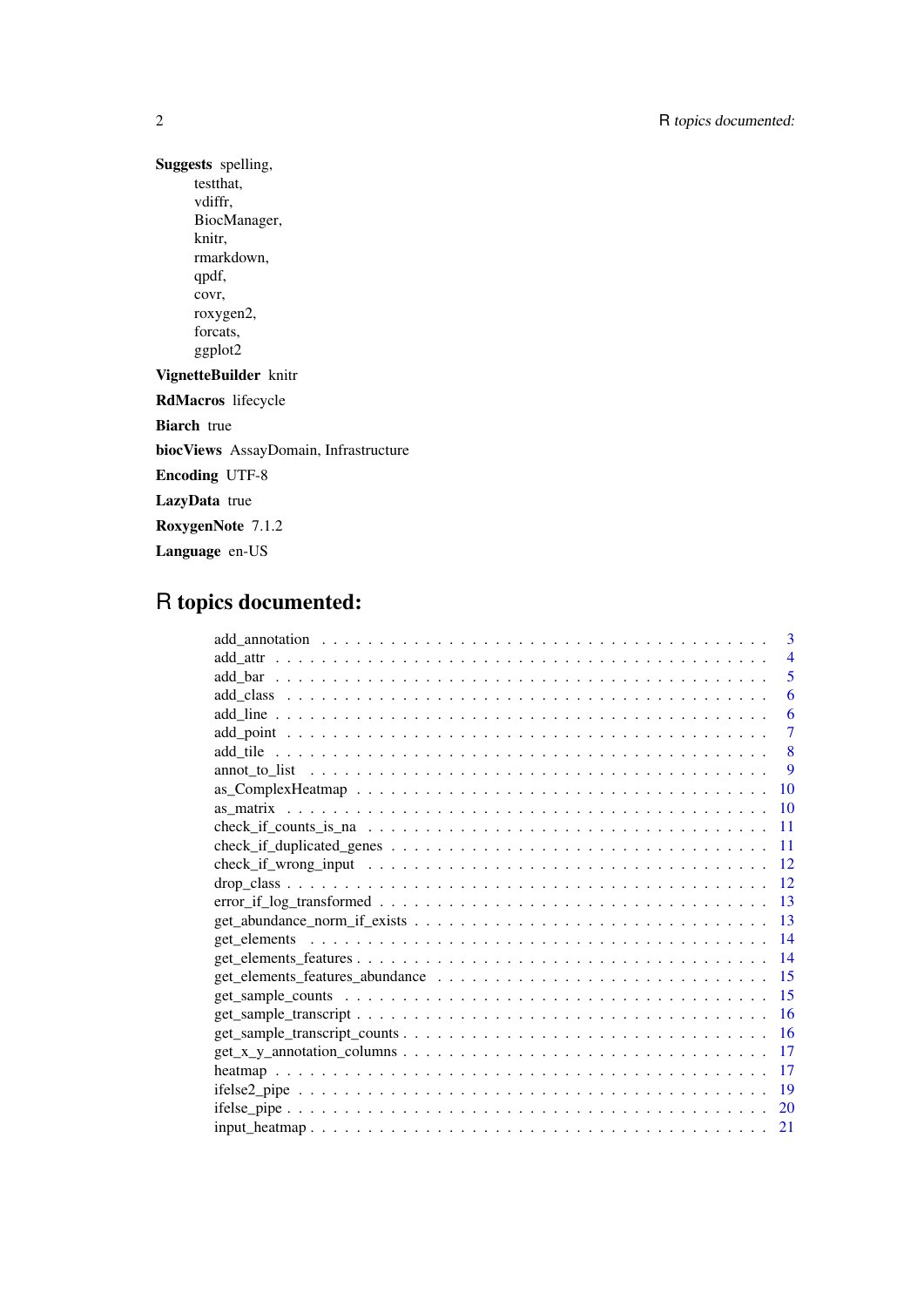### <span id="page-2-0"></span>add\_annotation 3

| Index | 35 |
|-------|----|

add\_annotation *add\_annotation*

### Description

add\_annotation() takes a tbl object and easily produces a ComplexHeatmap plot, with integration with tibble and dplyr frameworks.

#### Usage

```
add_annotation(
  my_input_heatmap,
  annotation,
  type = rep("tile", length(quo_names(annotation))),
  palette_discrete = list(),
  palette_continuous = list(),
  size = NULL,
  ...
)
```
### Arguments

| my_input_heatmap |                                                                                                                                                                           |
|------------------|---------------------------------------------------------------------------------------------------------------------------------------------------------------------------|
|                  | A 'InputHeatmap' formatted as $ $ <sample> <math> </math> <transcript> <math> </math> <count><br/> <sub>~</sub>&gt; </count></transcript></sample>                        |
| annotation       | Vector of quotes                                                                                                                                                          |
| type             | A character vector of the set $c('title'', 'point'', '"bar'', '"line'')$                                                                                                  |
| palette discrete |                                                                                                                                                                           |
|                  | A list of character vectors. This is the list of palettes that will be used for hor-<br>izontal and vertical discrete annotations. The discrete classification of annota- |
|                  | tions depends on the column type of your input tibble (e.g., character and factor).                                                                                       |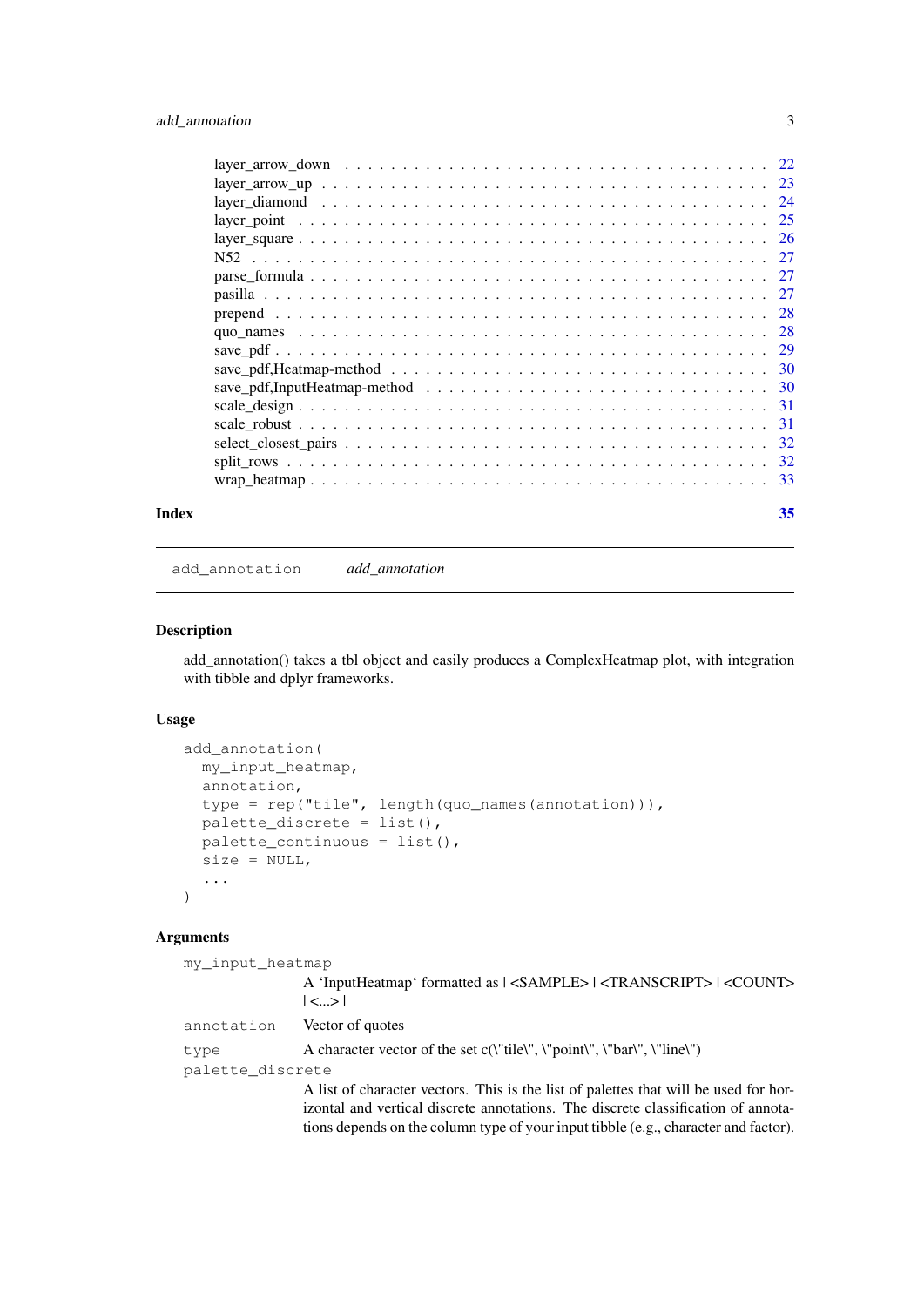<span id="page-3-0"></span>

| palette_continuous |                                                                                                                                                                                                                                                                               |
|--------------------|-------------------------------------------------------------------------------------------------------------------------------------------------------------------------------------------------------------------------------------------------------------------------------|
|                    | A list of character vectors. This is the list of palettes that will be used for hor-<br>izontal and vertical continuous annotations. The continuous classification of<br>annotations depends on the column type of your input tibble (e.g., integer, nu-<br>merical, double). |
| size               | A grid::unit object, e.g. unit(2, "cm"). This is the height or width of the annota-<br>tion depending on the orientation.                                                                                                                                                     |
|                    | The arguments that will be passed to top_annotation or left_annotation of the<br>ComplexHeatmap container                                                                                                                                                                     |

### Details

To be added.

### Value

A 'ComplexHeatmap' object

add\_attr *Add attribute to abject*

### Description

Add attribute to abject

### Usage

```
add_attr(var, attribute, name)
```
### Arguments

| var       | A tibble                          |
|-----------|-----------------------------------|
| attribute | An object                         |
| name      | A character name of the attribute |

### Value

A tibble with an additional attribute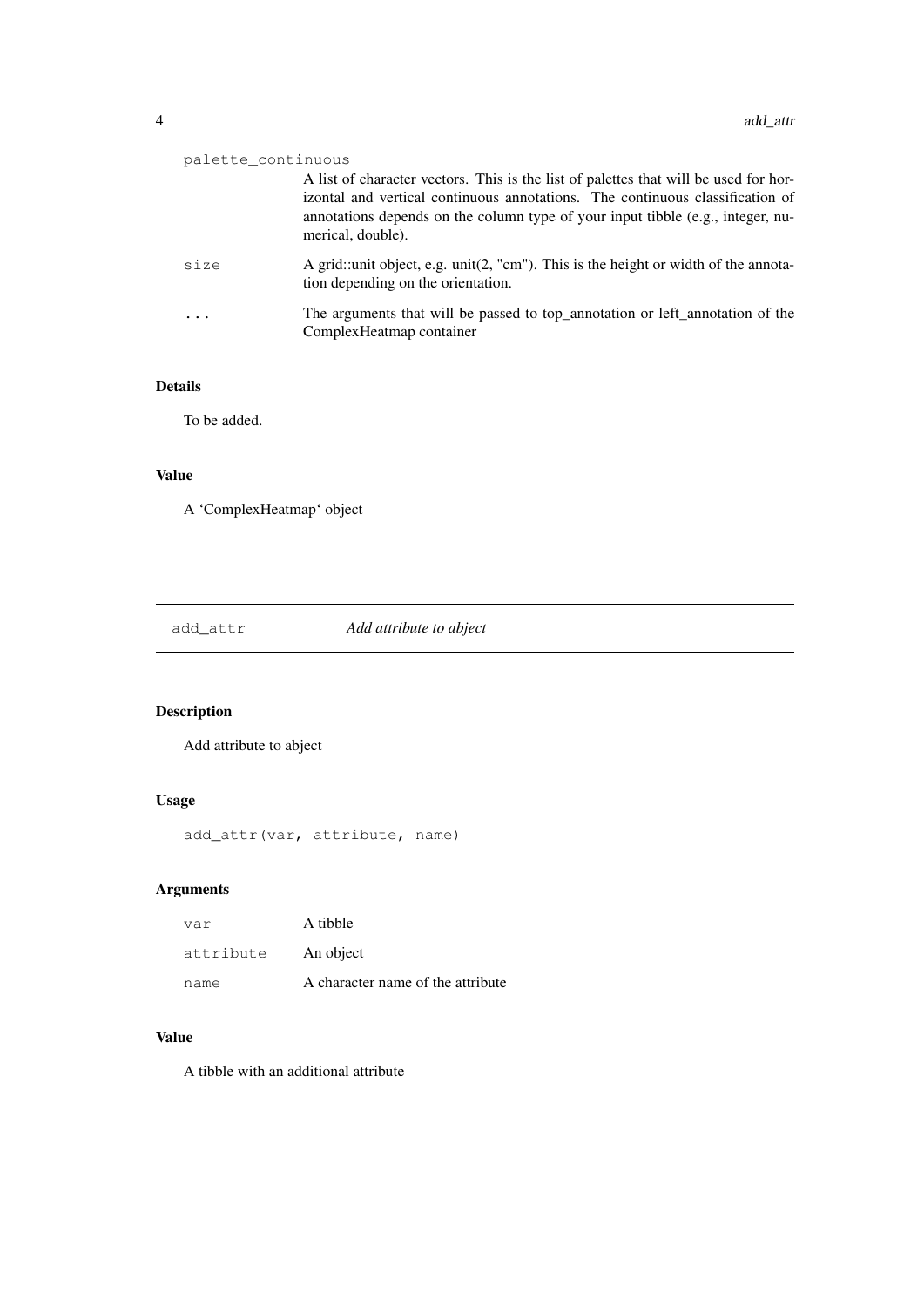<span id="page-4-0"></span>add\_bar *Adds a bar annotation layer to a 'InputHeatmap', that on evaluation creates a 'ComplexHeatmap'*

### Description

add\_bar() from a 'InputHeatmap' object, adds a bar annotation layer.

#### Usage

```
add\_bar(.data, .column, platete = NULL, size = NULL, ...)## S4 method for signature 'InputHeatmap'
add_bar(.data, .column, palette = NULL, size = NULL, ...)
```
### Arguments

| .data      | A 'tbl df' formatted as   <element>   <feature>   <value>   &lt;&gt;  </value></feature></element>                           |
|------------|------------------------------------------------------------------------------------------------------------------------------|
| .column    | Vector of quotes                                                                                                             |
| palette    | A character vector of colors, or a function such as colorRamp2 (see examples).                                               |
| size       | A grid::unit object, e.g. $unit(2, "cm")$ . This is the height or width of the annota-<br>tion depending on the orientation. |
| $\ddots$ . | The arguments that will be passed to top_annotation or left_annotation of the<br>ComplexHeatmap container                    |

### Details

### [Maturing]

It uses 'ComplexHeatmap' as visualisation tool.

### Value

A 'InputHeatmap' object that gets evaluated to a 'ComplexHeatmap'

A 'InputHeatmap' object that gets evaluated to a 'ComplexHeatmap'

```
library(dplyr)
hm =tidyHeatmap::N52 %>%
  tidyHeatmap::heatmap(
    .row = symbol_ct,
    .column = UBR,
    .value = `read count normalised log`
\lambdahm %>% add_bar(inflection)
```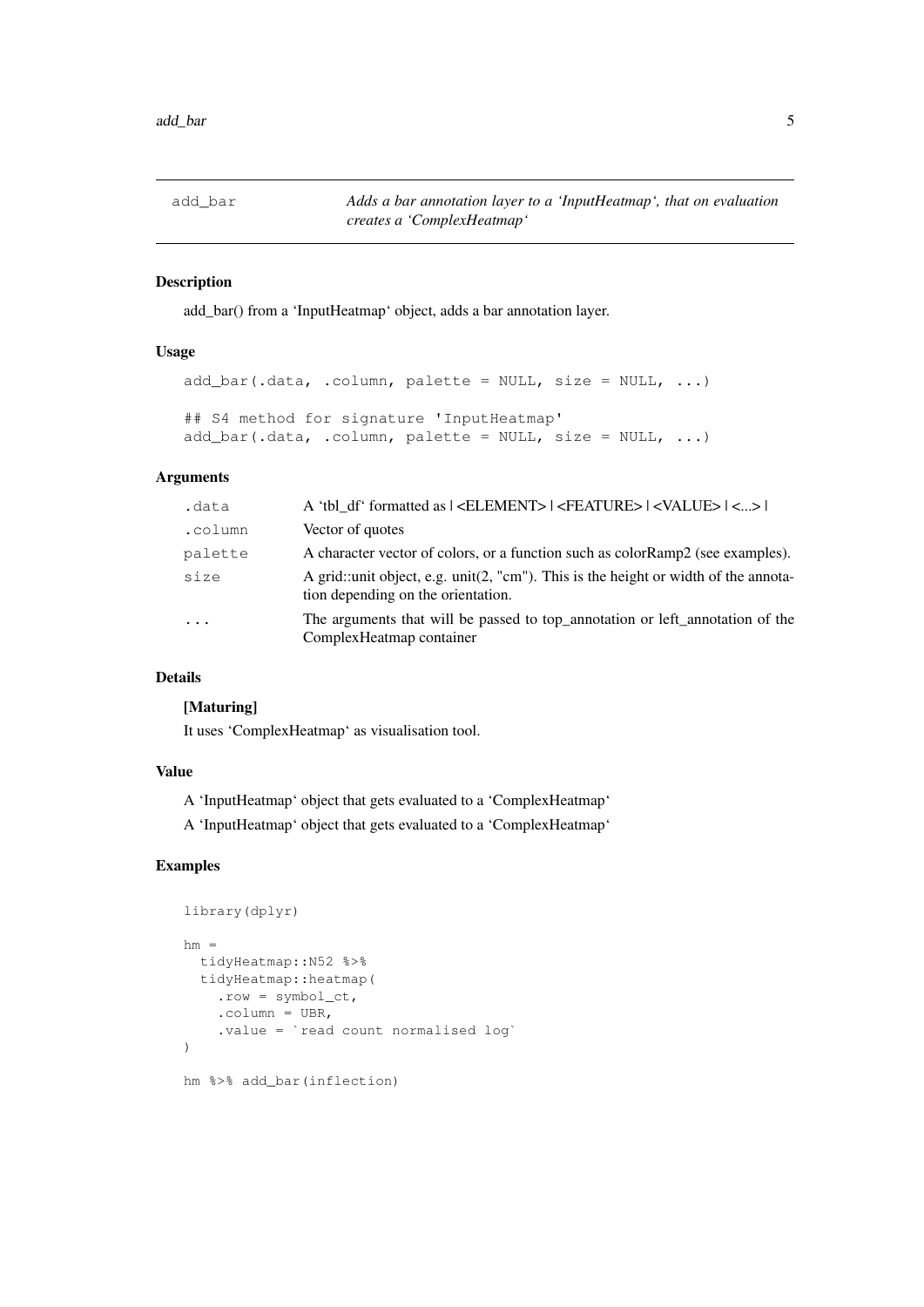<span id="page-5-0"></span>

Add class to abject

### Usage

add\_class(var, name)

### Arguments

| var  | A tibble                          |
|------|-----------------------------------|
| name | A character name of the attribute |

### Value

A tibble with an additional attribute

| add line | Adds a line annotation layer to a 'InputHeatmap', that on evaluation |
|----------|----------------------------------------------------------------------|
|          | creates a 'ComplexHeatmap'                                           |

### Description

add\_line() from a 'InputHeatmap' object, adds a line annotation layer.

### Usage

```
add_line(.data, .column, palette = NULL, size = NULL, ...)
## S4 method for signature 'InputHeatmap'
add_line(.data, .column, palette = NULL, size = NULL, ...)
```
### Arguments

| .data                   | A 'tbl df' formatted as   <element>   <feature>   <value>   &lt;&gt;  </value></feature></element>                        |
|-------------------------|---------------------------------------------------------------------------------------------------------------------------|
| .column                 | Vector of quotes                                                                                                          |
| palette                 | A character vector of colors, or a function such as color Ramp2 (see examples).                                           |
| size                    | A grid::unit object, e.g. unit(2, "cm"). This is the height or width of the annota-<br>tion depending on the orientation. |
| $\cdot$ $\cdot$ $\cdot$ | The arguments that will be passed to top_annotation or left_annotation of the<br>ComplexHeatmap container                 |

### Details

### [Maturing]

It uses 'ComplexHeatmap' as visualisation tool.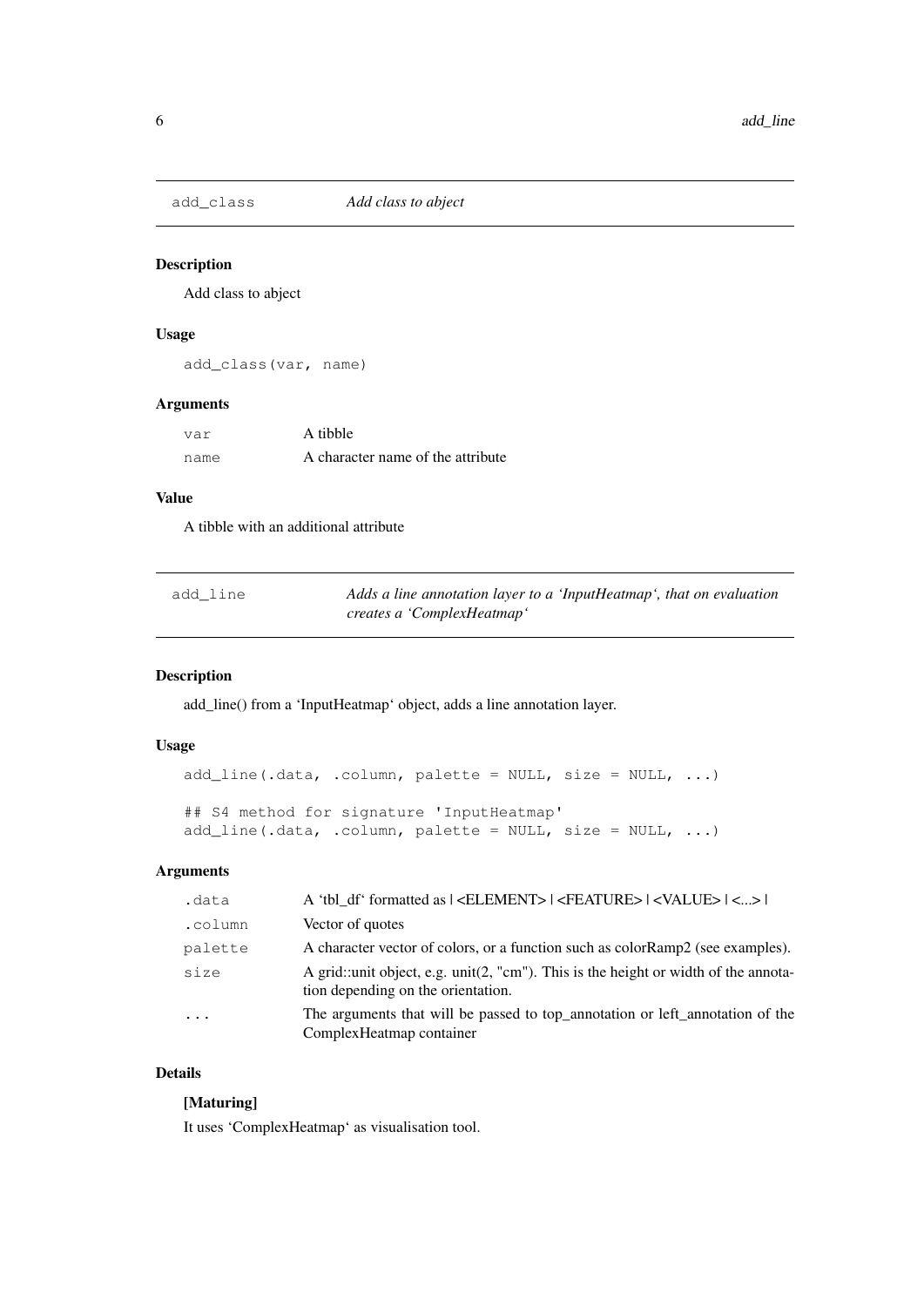#### <span id="page-6-0"></span>add\_point 7

### Value

A 'InputHeatmap' object that gets evaluated to a 'ComplexHeatmap'

A 'InputHeatmap' object that gets evaluated to a 'ComplexHeatmap'

### Examples

```
library(dplyr)
hm =tidyHeatmap::N52 %>%
  tidyHeatmap::heatmap(
    .row = symbol_ct,
    .column = UBR,
    .value = `read count normalised log`
\lambdahm %>% add_line(inflection)
```

| add point | Adds a point annotation layer to a 'InputHeatmap', that on evaluation |
|-----------|-----------------------------------------------------------------------|
|           | creates a 'ComplexHeatmap'                                            |

### Description

add\_point() from a 'InputHeatmap' object, adds a point annotation layer.

### Usage

```
add_point(.data, .column, palette = NULL, size = NULL, ...)
## S4 method for signature 'InputHeatmap'
add_point(.data, .column, palette = NULL, size = NULL, ...)
```
#### Arguments

| .data   | A 'tbl df' formatted as $ $ <element> <math> </math> <feature> <math> </math> <value> <math> </math> &lt;&gt; <math> </math></value></feature></element> |
|---------|----------------------------------------------------------------------------------------------------------------------------------------------------------|
| .column | Vector of quotes                                                                                                                                         |
| palette | A character vector of colors, or a function such as color Ramp2 (see examples).                                                                          |
| size    | A grid::unit object, e.g. $unit(2, "cm")$ . This is the height or width of the annota-<br>tion depending on the orientation.                             |
| $\cdot$ | The arguments that will be passed to top_annotation or left_annotation of the<br>Complex Heatmap container                                               |

### Details

#### [Maturing]

It uses 'ComplexHeatmap' as visualisation tool.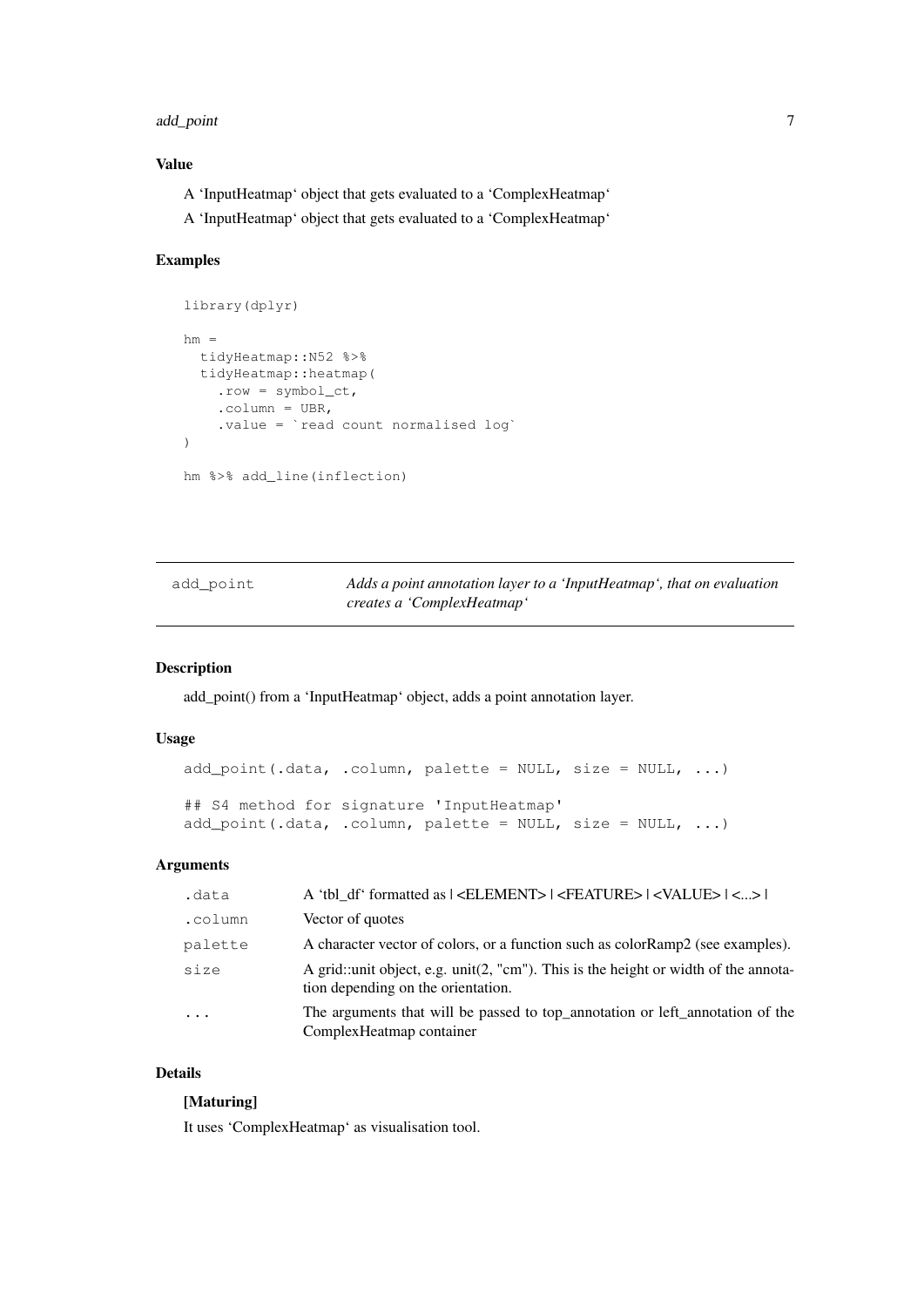### <span id="page-7-0"></span>Value

- A 'InputHeatmap' object that gets evaluated to a 'ComplexHeatmap'
- A 'InputHeatmap' object that gets evaluated to a 'ComplexHeatmap'

#### Examples

```
library(dplyr)
hm =tidyHeatmap::N52 %>%
  tidyHeatmap::heatmap(
    .row = symbol_ct,
    .column = UBR,
    .value = `read count normalised log`
\lambdahm %>% add_point(inflection)
```

| add tile | Adds a tile annotation layer to a 'InputHeatmap', that on evaluation |
|----------|----------------------------------------------------------------------|
|          | creates a 'ComplexHeatmap'                                           |

### Description

add\_tile() from a 'InputHeatmap' object, adds a tile annotation layer.

### Usage

```
add_tile(.data, .column, palette = NULL, size = NULL, ...)
## S4 method for signature 'InputHeatmap'
add_tile(.data, .column, palette = NULL, size = NULL, ...)
```
#### Arguments

| .data   | A 'tbl df' formatted as $ $ <element> <math> </math> <feature> <math> </math> <value> <math> </math> &lt;&gt; <math> </math></value></feature></element> |
|---------|----------------------------------------------------------------------------------------------------------------------------------------------------------|
| .column | Vector of quotes                                                                                                                                         |
| palette | A character vector of colors, or a function such as color Ramp2 (see examples).                                                                          |
| size    | A grid::unit object, e.g. $unit(2, "cm")$ . This is the height or width of the annota-<br>tion depending on the orientation.                             |
| $\cdot$ | The arguments that will be passed to top_annotation or left_annotation of the<br>Complex Heatmap container                                               |

### Details

#### [Maturing]

It uses 'ComplexHeatmap' as visualisation tool.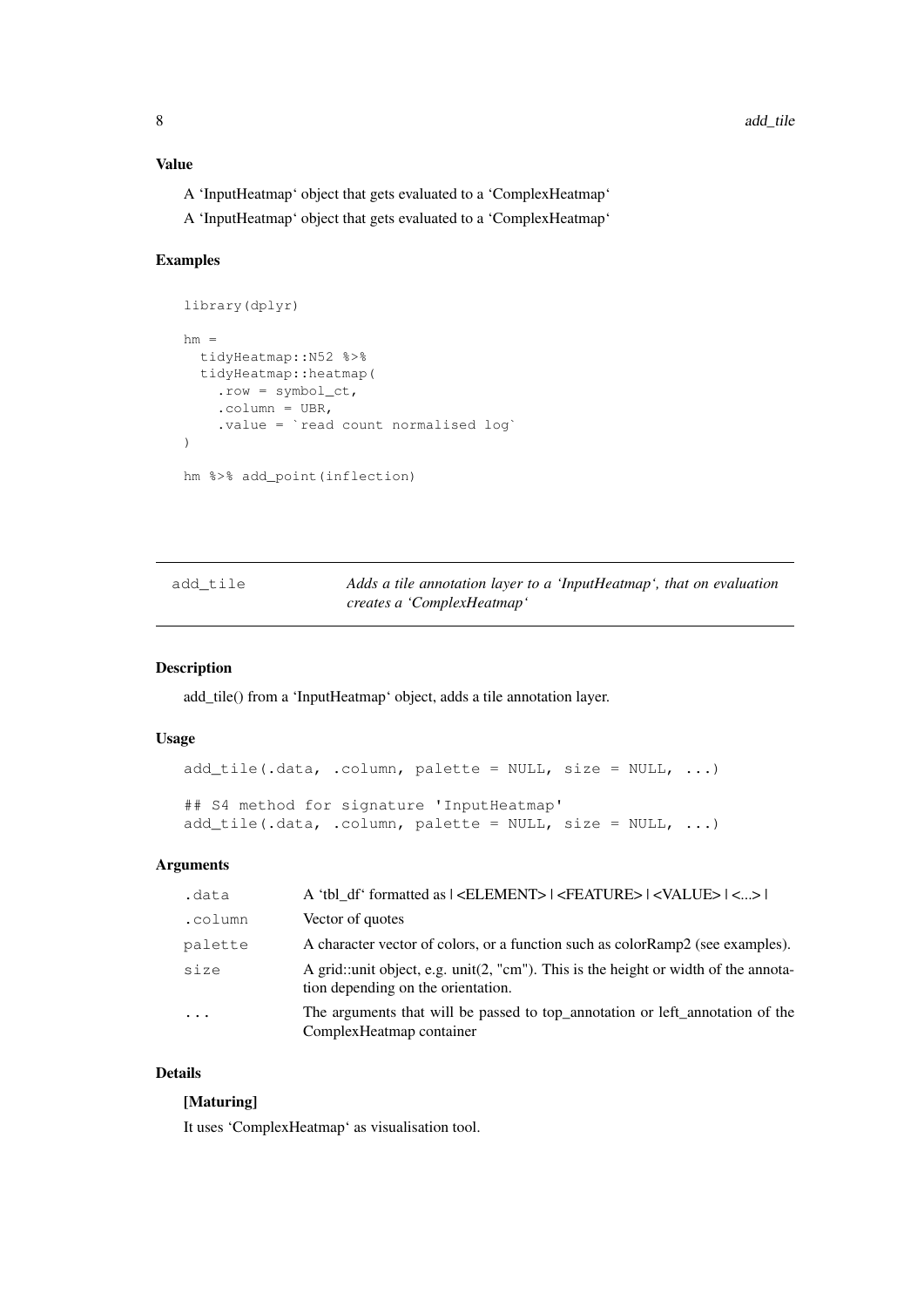### <span id="page-8-0"></span>annot\_to\_list 9

#### Value

- A 'InputHeatmap' object that gets evaluated to a 'ComplexHeatmap'
- A 'InputHeatmap' object that gets evaluated to a 'ComplexHeatmap'

### Examples

```
library(dplyr)
hm =tidyHeatmap::N52 %>%
 tidyHeatmap::heatmap(
    .row = symbol_ct,
    .column = UBR,
    .value = `read count normalised log`
)
hm %>% add_tile(CAPRA_TOTAL)
hm %>% add_tile(inflection, palette = circlize::colorRamp2(c(0, 3,10), c("white", "green'
```
annot\_to\_list *annot\_to\_list*

### Description

annot\_to\_list

### Usage

```
annot_to_list(.data)
```
#### Arguments

.data <br> **A** data frame

### Value

A list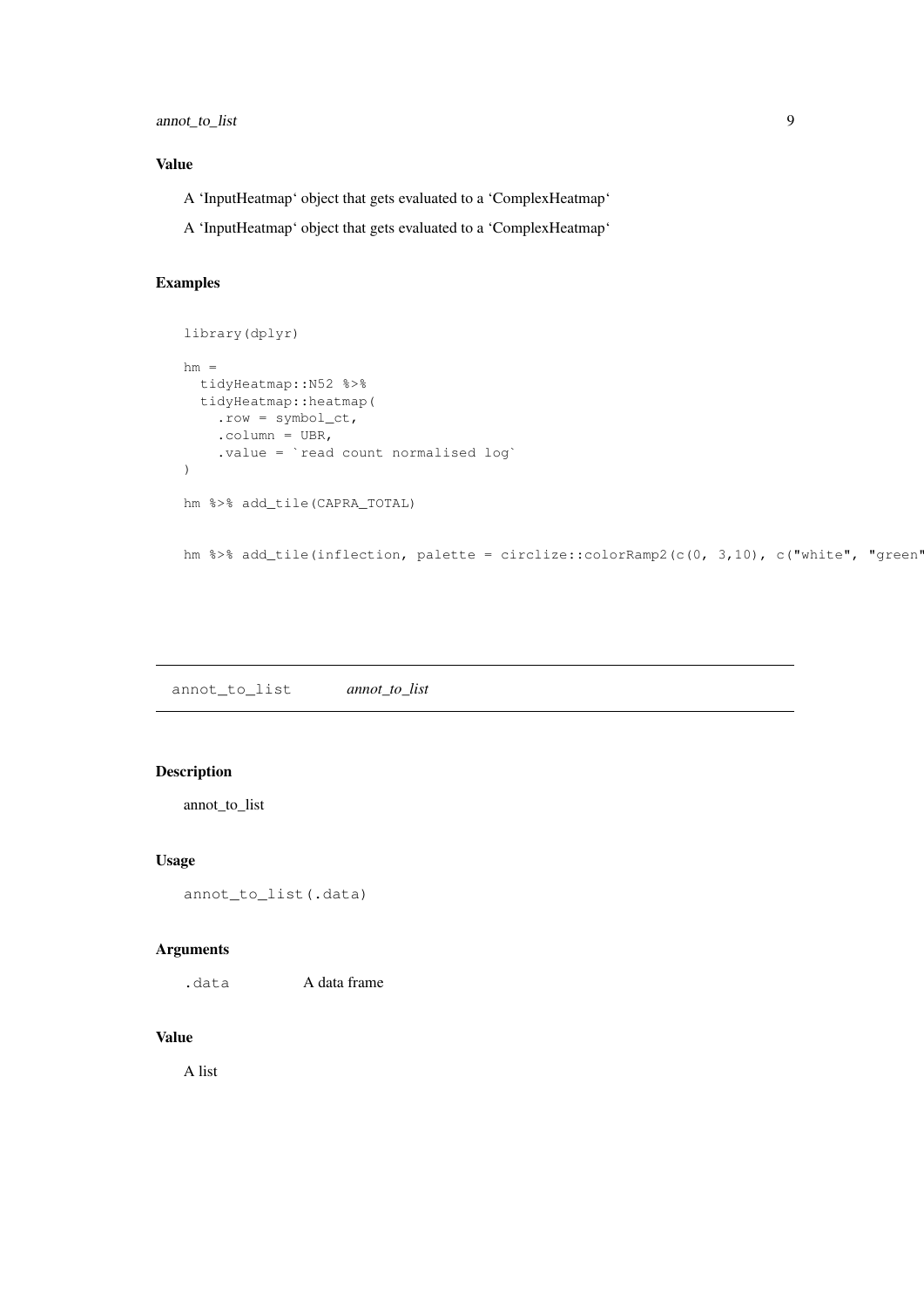<span id="page-9-0"></span>as\_ComplexHeatmap *Creates a 'ComplexHeatmap' object for less standard plot manipulation (e.g. changing legend position)*

### Description

as\_ComplexHeatmap() takes a 'InputHeatmap' object and produces a 'Heatmap' object

#### Usage

```
as_ComplexHeatmap(tidyHeatmap)
```

```
## S4 method for signature 'InputHeatmap'
as_ComplexHeatmap(tidyHeatmap)
```
#### Arguments

tidyHeatmap A 'InputHeatmap' object from tidyHeatmap::heatmap() call

### Details

[Maturing]

#### Value

A 'ComplexHeatmap'

### Examples

```
tidyHeatmap::N52 |>
tidyHeatmap::heatmap(
 .row = symbol_ct,
 .column = UBR,
 .value = `read count normalised log`,
|>as_ComplexHeatmap()
```
as\_matrix *Get matrix from tibble*

#### Description

Get matrix from tibble

#### Usage

```
as_matrix(tbl, rownames = NULL, do_check = TRUE)
```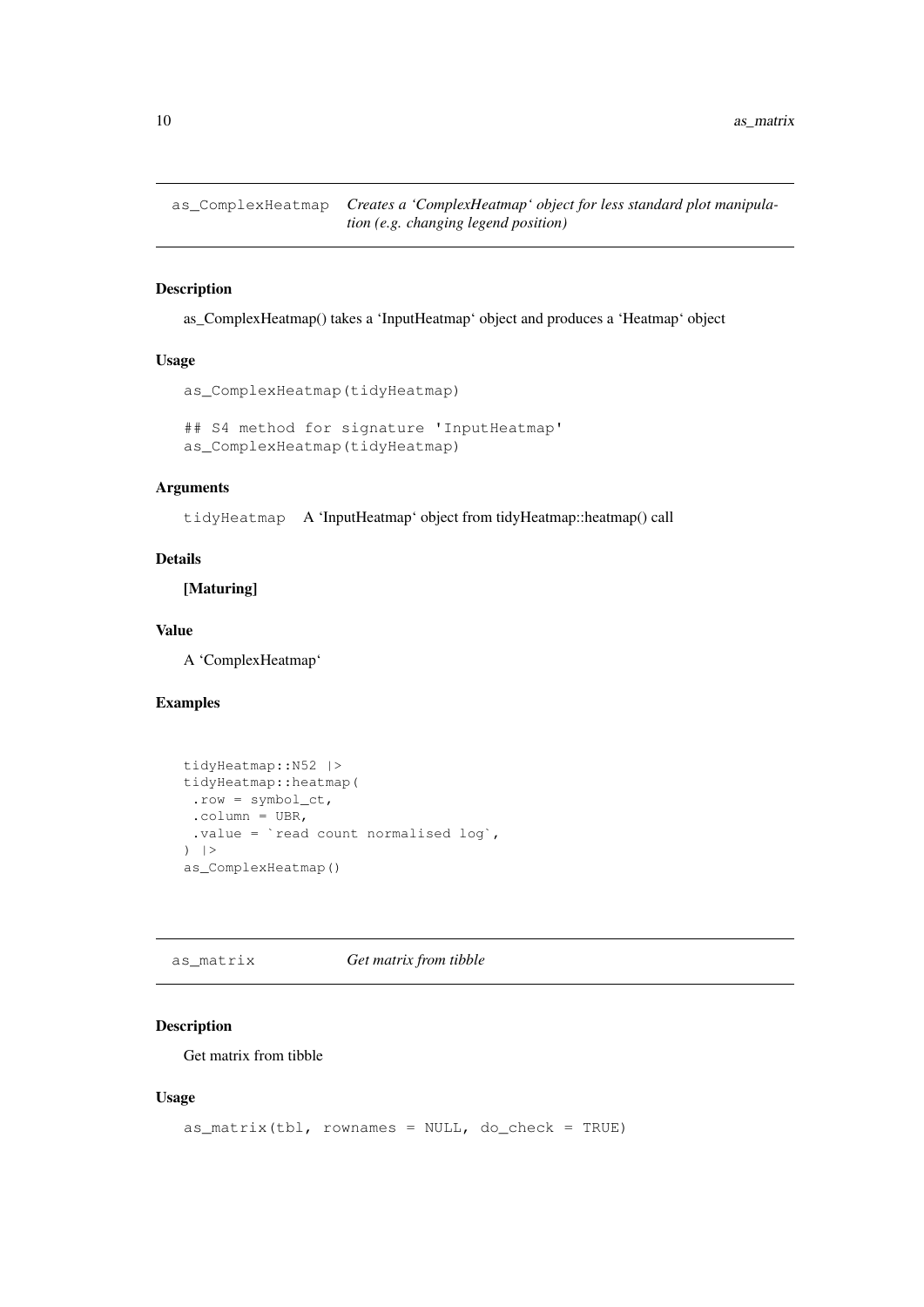### <span id="page-10-0"></span>check\_if\_counts\_is\_na 11

### Arguments

| t.bl     | A tibble                           |
|----------|------------------------------------|
| rownames | A character string of the rownames |
| do check | A boolean                          |

### Value

A matrix

check\_if\_counts\_is\_na

*Check whether there are NA counts*

### Description

Check whether there are NA counts

### Usage

check\_if\_counts\_is\_na(.data, .abundance)

### Arguments

| .data      | A tibble of read counts                   |
|------------|-------------------------------------------|
| .abundance | A character name of the read count column |

### Value

A tbl

check\_if\_duplicated\_genes *Check whether there are duplicated genes/transcripts*

### Description

Check whether there are duplicated genes/transcripts

### Usage

```
check_if_duplicated_genes(.data, .sample, .transcript, .abundance)
```
### Arguments

| .data      | A tibble of read counts                                    |
|------------|------------------------------------------------------------|
| .sample    | A character name of the sample column                      |
|            | .transcript A character name of the transcript/gene column |
| .abundance | A character name of the read count column                  |

### Value

A tbl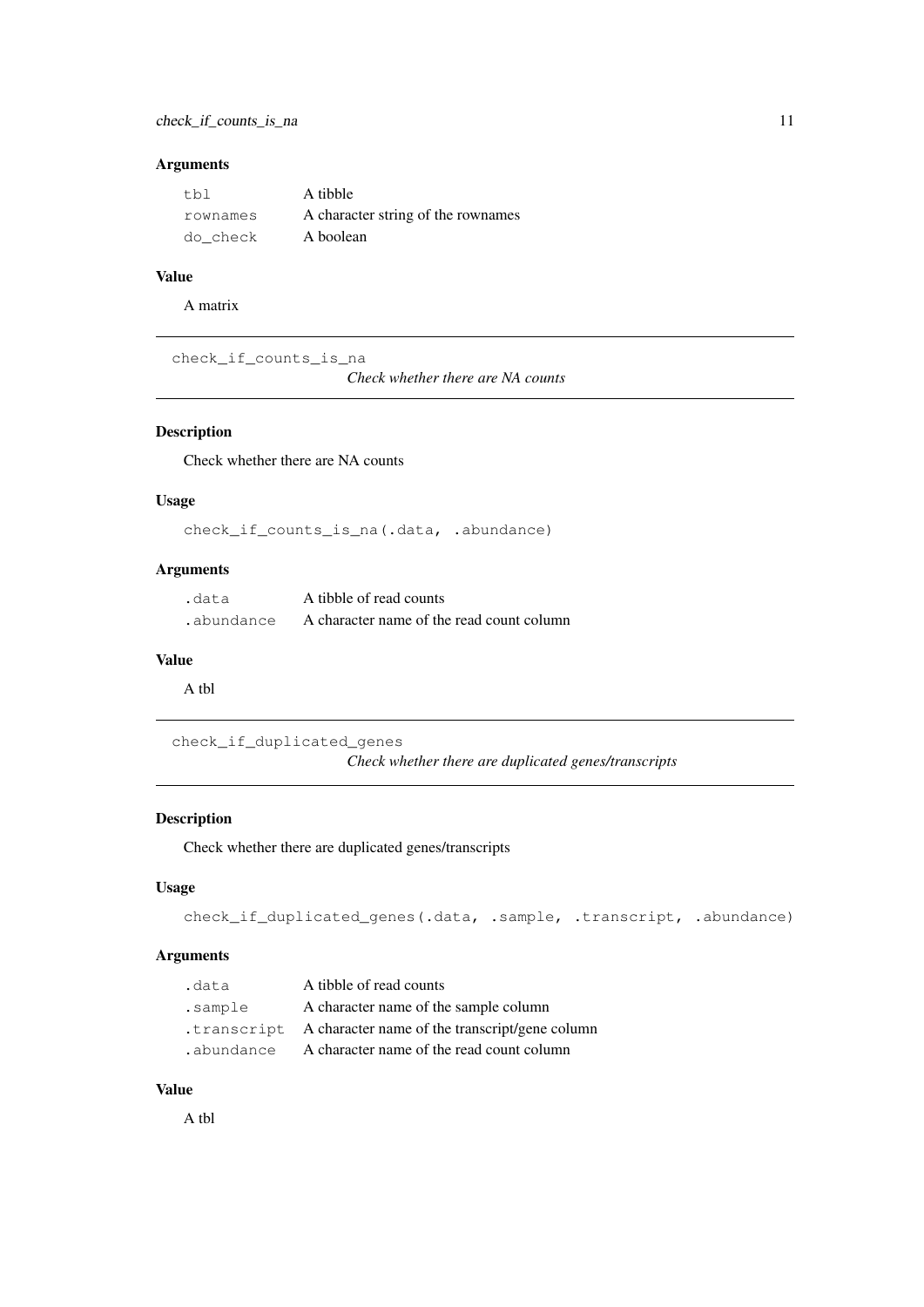```
check_if_wrong_input
```
*Check whether there are NA counts*

### Description

Check whether there are NA counts

#### Usage

```
check_if_wrong_input(.data, list_input, expected_type)
```
### Arguments

.data A tibble of read counts list\_input A list expected\_type A character string

#### Value

A tbl

drop\_class *Remove class to abject*

### Description

Remove class to abject

### Usage

```
drop_class(var, name)
```
### Arguments

| var  | A tibble                      |
|------|-------------------------------|
| name | A character name of the class |

#### Value

A tibble with an additional attribute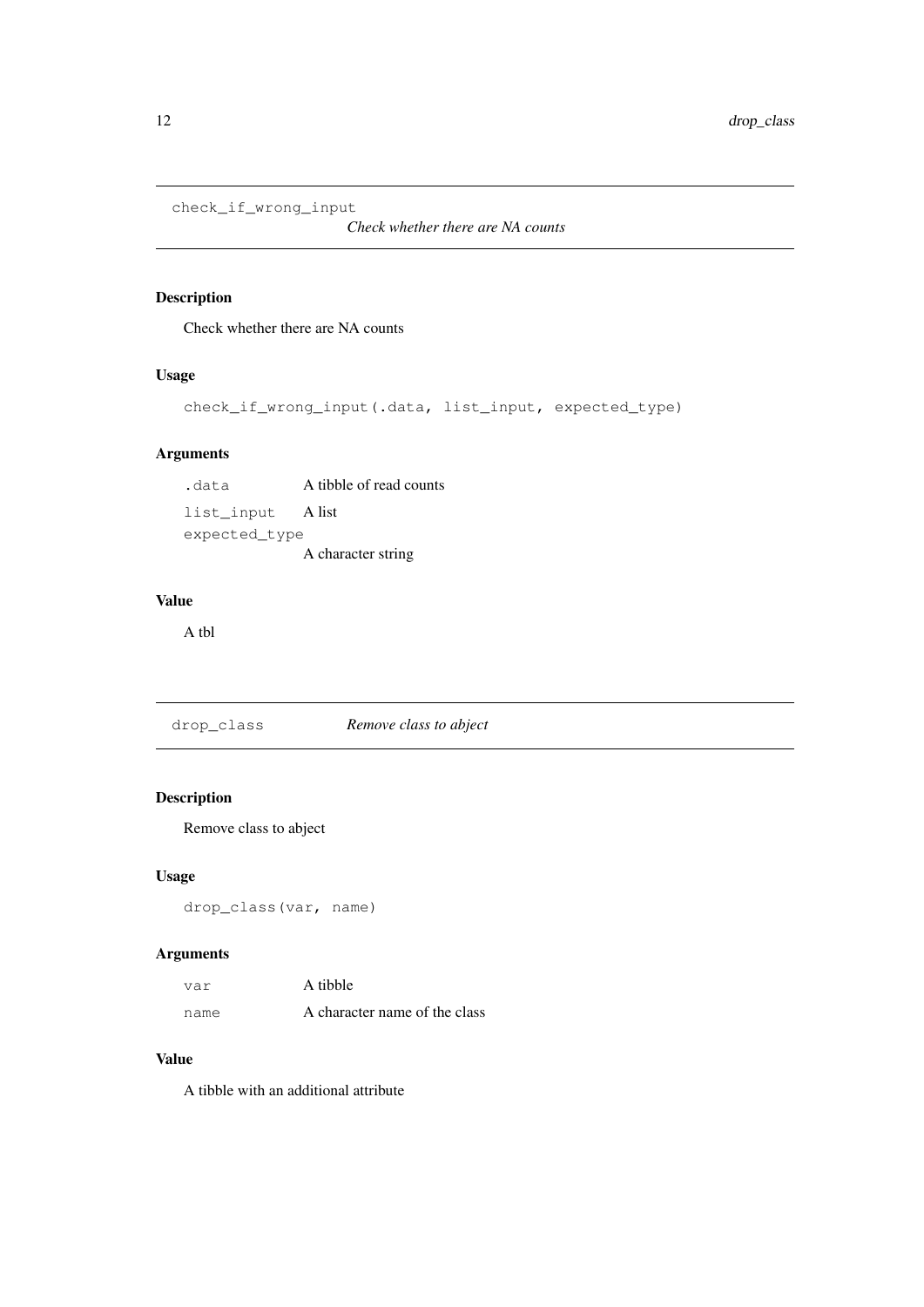<span id="page-12-0"></span>error\_if\_log\_transformed

*Check whether a numeric vector has been log transformed*

### Description

Check whether a numeric vector has been log transformed

### Usage

```
error_if_log_transformed(x, .abundance)
```
### Arguments

| X          | A numeric vector                                         |
|------------|----------------------------------------------------------|
| .abundance | A character name of the transcript/gene abundance column |

#### Value

NA

```
get_abundance_norm_if_exists
                       Get column names either from user or from attributes
```
### Description

Get column names either from user or from attributes

### Usage

```
get_abundance_norm_if_exists(.data, .abundance)
```
### Arguments

| .data      | A tibble                                 |
|------------|------------------------------------------|
| .abundance | A character name of the abundance column |

#### Value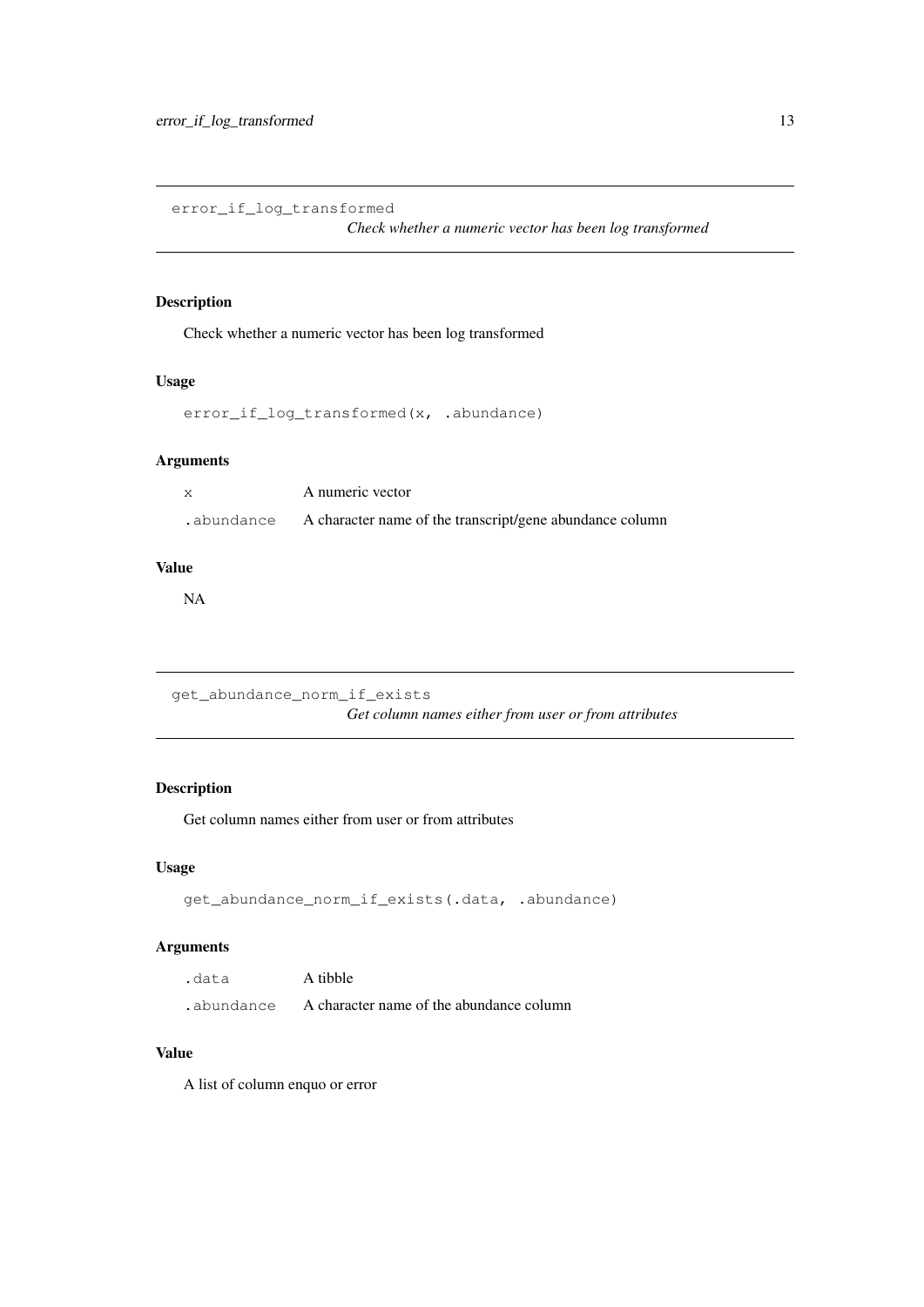<span id="page-13-0"></span>

Get column names either from user or from attributes

#### Usage

```
get_elements(.data, .element, of_samples = TRUE)
```
### Arguments

| .data               | A tibble                              |
|---------------------|---------------------------------------|
| .element            | A character name of the sample column |
| of samples Aboolean |                                       |

### Value

A list of column enquo or error

```
get_elements_features
```
*Get column names either from user or from attributes*

### Description

Get column names either from user or from attributes

### Usage

```
get_elements_features(.data, .element, .feature, of_samples = TRUE)
```
### Arguments

| .data               | A tibble                                       |
|---------------------|------------------------------------------------|
| .element            | A character name of the sample column          |
| .feature            | A character name of the transcript/gene column |
| of_samples Aboolean |                                                |

### Value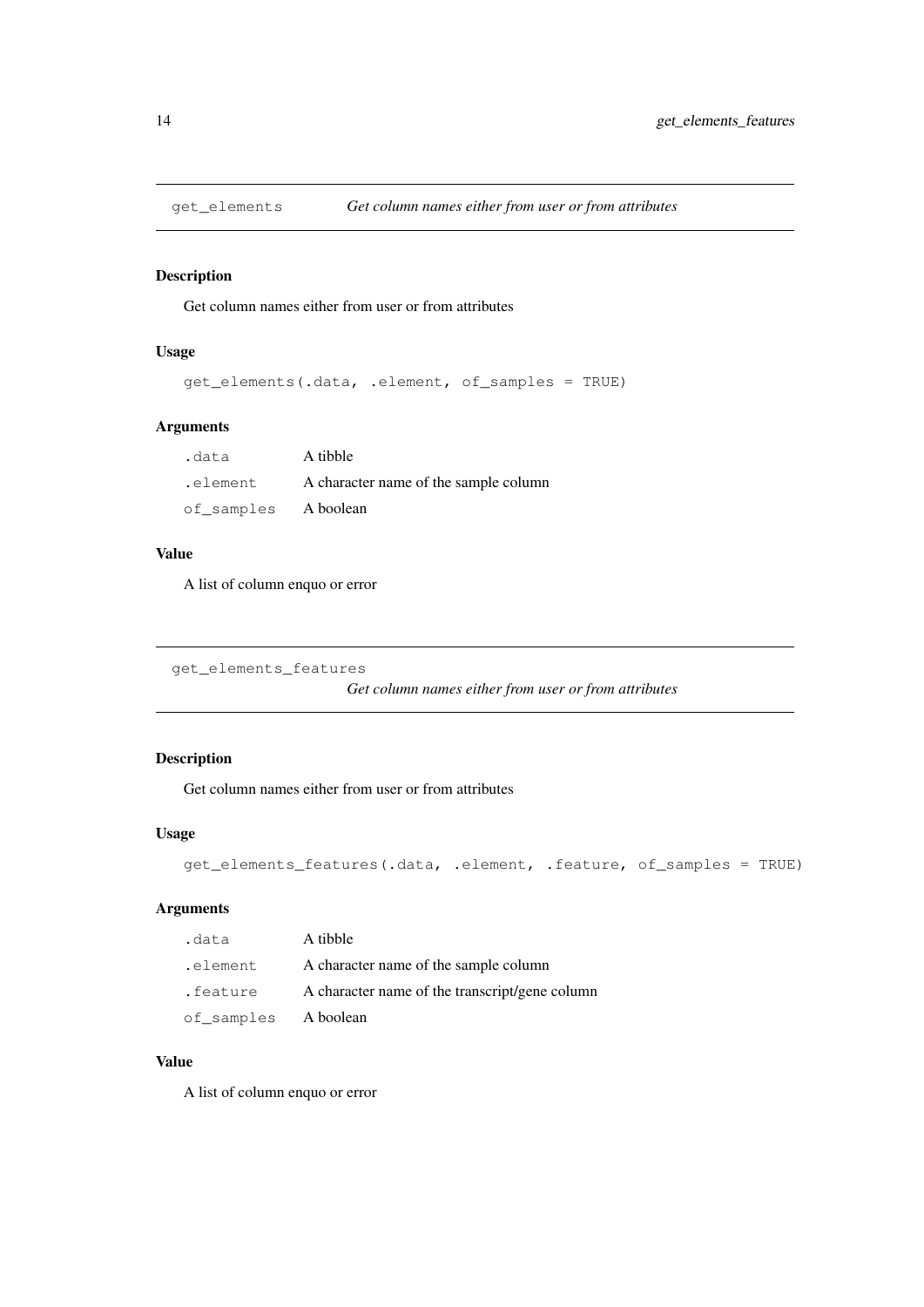```
get_elements_features_abundance
                       Get column names either from user or from attributes
```
Get column names either from user or from attributes

#### Usage

```
get_elements_features_abundance(
  .data,
  .element,
 .feature,
  .abundance,
 of_samples = TRUE
)
```
### Arguments

| .data      | A tibble                                       |
|------------|------------------------------------------------|
| .element   | A character name of the sample column          |
| .feature   | A character name of the transcript/gene column |
| .abundance | A character name of the read count column      |
| of samples | A boolean                                      |

#### Value

A list of column enquo or error

get\_sample\_counts *Get column names either from user or from attributes*

### Description

Get column names either from user or from attributes

### Usage

```
get_sample_counts(.data, .sample, .abundance)
```
### Arguments

| .data      | A tibble                                  |
|------------|-------------------------------------------|
| sample.    | A character name of the sample column     |
| .abundance | A character name of the read count column |

#### Value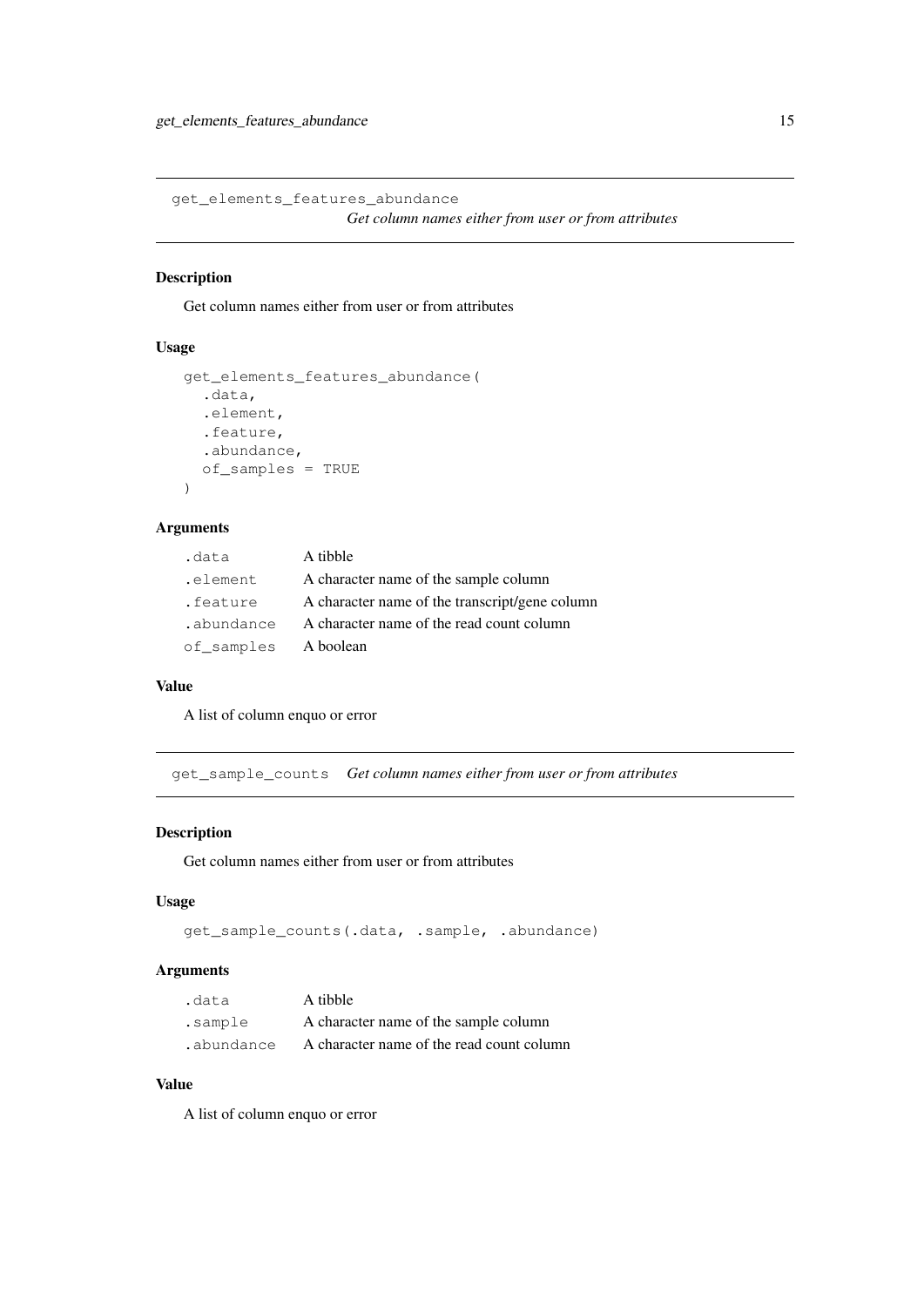```
get_sample_transcript
```
*Get column names either from user or from attributes*

### Description

Get column names either from user or from attributes

### Usage

```
get_sample_transcript(.data, .sample, .transcript)
```
### Arguments

| .data   | A tibble                                                   |
|---------|------------------------------------------------------------|
| sample. | A character name of the sample column                      |
|         | .transcript A character name of the transcript/gene column |

### Value

A list of column enquo or error

get\_sample\_transcript\_counts

*Get column names either from user or from attributes*

### Description

Get column names either from user or from attributes

### Usage

```
get_sample_transcript_counts(.data, .sample, .transcript, .abundance)
```
### Arguments

| .data   | A tibble                                                   |
|---------|------------------------------------------------------------|
| .sample | A character name of the sample column                      |
|         | .transcript A character name of the transcript/gene column |
|         | abundance A character name of the read count column        |

### Value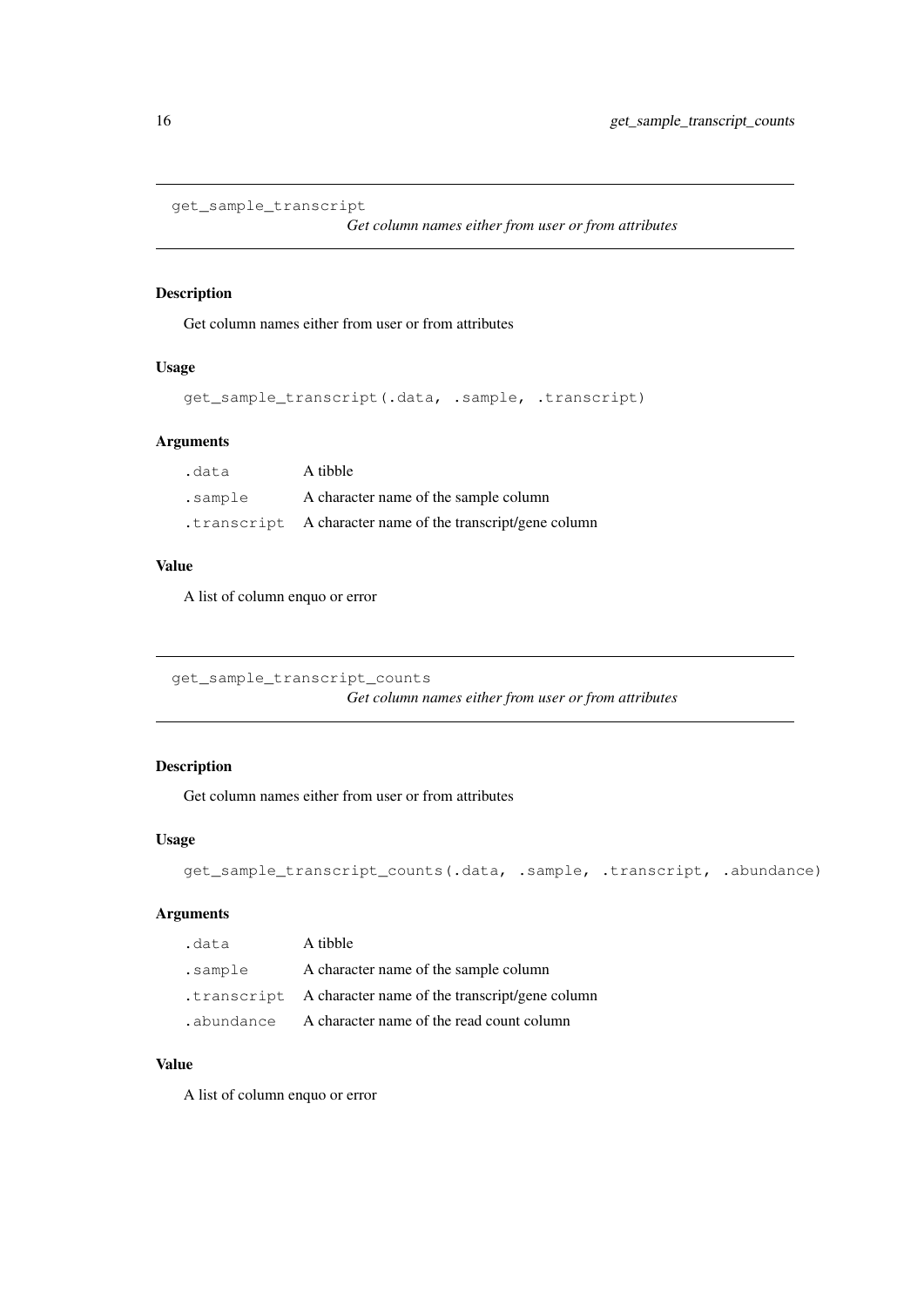<span id="page-16-0"></span>get\_x\_y\_annotation\_columns

*get\_x\_y\_annotation\_columns*

### Description

get\_x\_y\_annotation\_columns

### Usage

```
get_x_y_annotation_columns(.data, .column, .row, .abundance)
```
#### Arguments

| .data          | A 'tbl' formatted as $ $ <sample><math> </math> <transcript><math> </math> <count><math> </math> &lt;&gt;<math> </math></count></transcript></sample> |
|----------------|-------------------------------------------------------------------------------------------------------------------------------------------------------|
| .column        | The name of the column horizontally presented in the heatmap                                                                                          |
| $. \text{row}$ | The name of the column vertically presented in the heatmap                                                                                            |
| .abundance     | The name of the transcript/gene abundance column                                                                                                      |

### Value

A list

| heatmap | Creates a 'InputHeatmap' object from 'tbl_df' on evaluation creates a |
|---------|-----------------------------------------------------------------------|
|         | 'ComplexHeatmap'                                                      |

### Description

heatmap() takes a tbl object and easily produces a ComplexHeatmap plot, with integration with tibble and dplyr frameworks.

### Usage

```
heatmap(
  .data,
  .row,
  .column,
  .value,
  transform = NULL,
  scale = "none",palette_value = c("#440154FF", "#21908CFF", "#fefada");palette_grouping = list(),
  -scale = NULL,...
)
heatmap_(
  .data,
```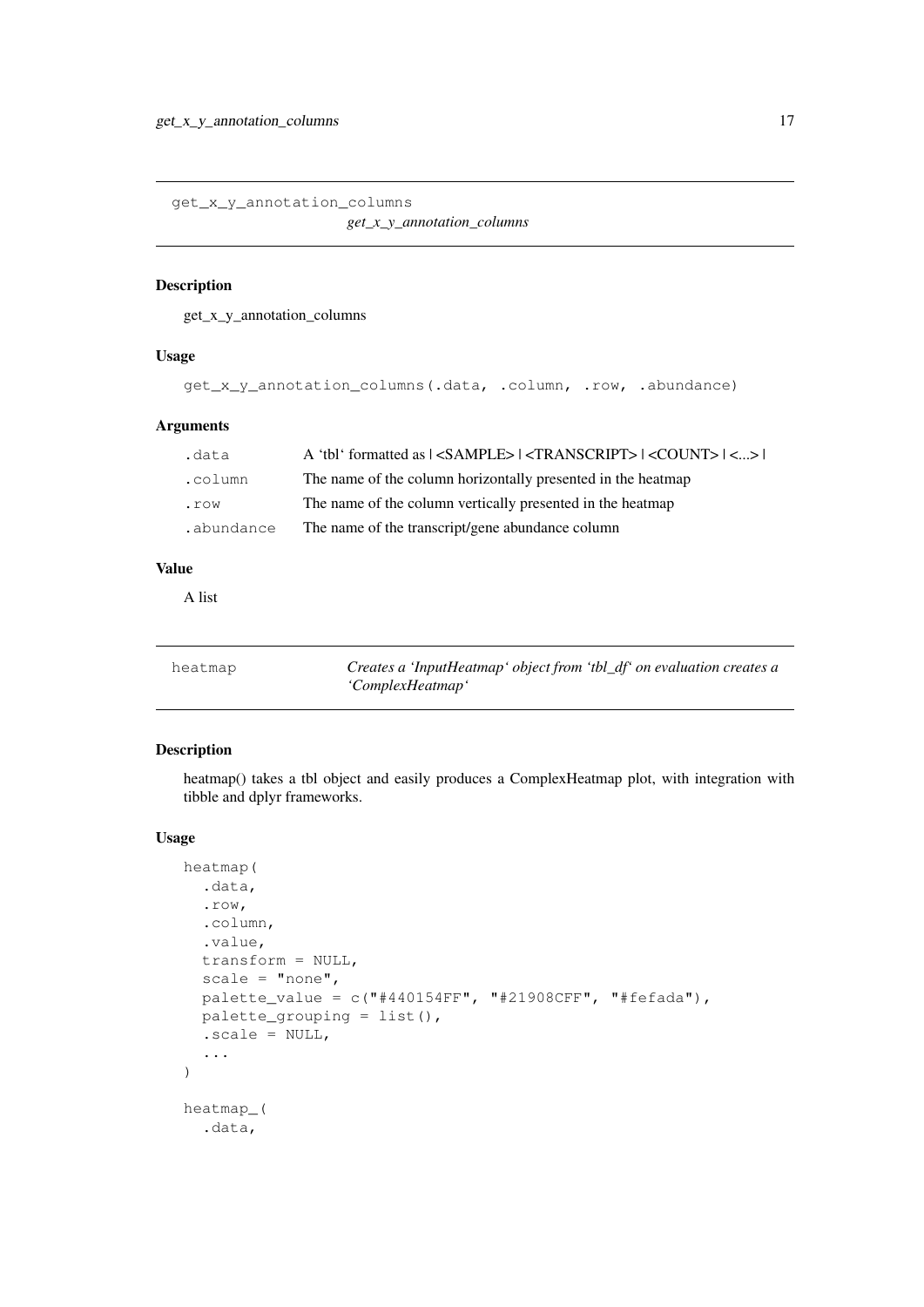```
.row,
  .column,
  .value,
 transform = NULL,
 scale = "none",
  palette_value = c("#440154FF", "#21908CFF", "#fefada"),
 palette_grouping = list(),
  -scale = NULL,...
)
## S4 method for signature 'tbl'
heatmap(
  .data,
  .row,
  .column,
  .value,
 transform = NULL,
 scale = "none",
 palette_value = c("#440154FF", "#21908CFF", "#fefada");palette_grouping = list(),
  .sizeale = NULL,...
)
## S4 method for signature 'tbl_df'
heatmap(
 .data,
 .row,
  .column,
  .value,
  transform = NULL,
  scale = "none",
 palette_value = c("#440154FF", "#21908CFF", "#fefada");palette_grouping = list(),
 .scale = NULL,
  ...
)
```
#### Arguments

| .data         | A 'tbl df' formatted as   <element>   <feature>   <value>   &lt;&gt;  </value></feature></element>                                                                                                                                                      |  |
|---------------|---------------------------------------------------------------------------------------------------------------------------------------------------------------------------------------------------------------------------------------------------------|--|
| . row         | The name of the column vertically presented in the heatmap                                                                                                                                                                                              |  |
| .column       | The name of the column horizontally presented in the heatmap                                                                                                                                                                                            |  |
| .value        | The name of the column for the value of the element/feature pair                                                                                                                                                                                        |  |
| transform     | A function, used to transform value row-wise (e.g., transform = $log1p$ )                                                                                                                                                                               |  |
| scale         | A character string. Possible values are c(\"none\", \"row\", \"column\", \"both\")                                                                                                                                                                      |  |
| palette value |                                                                                                                                                                                                                                                         |  |
|               | A character vector This is the palette that will be used as gradient for value. For<br>example c("red", "white", "blue"). For higher flexibility you can use circlize::colorRamp2\(c\(-<br>$2, -1, 0, 1, 2\lambda$ , viridis::magma $\langle 5 \rangle$ |  |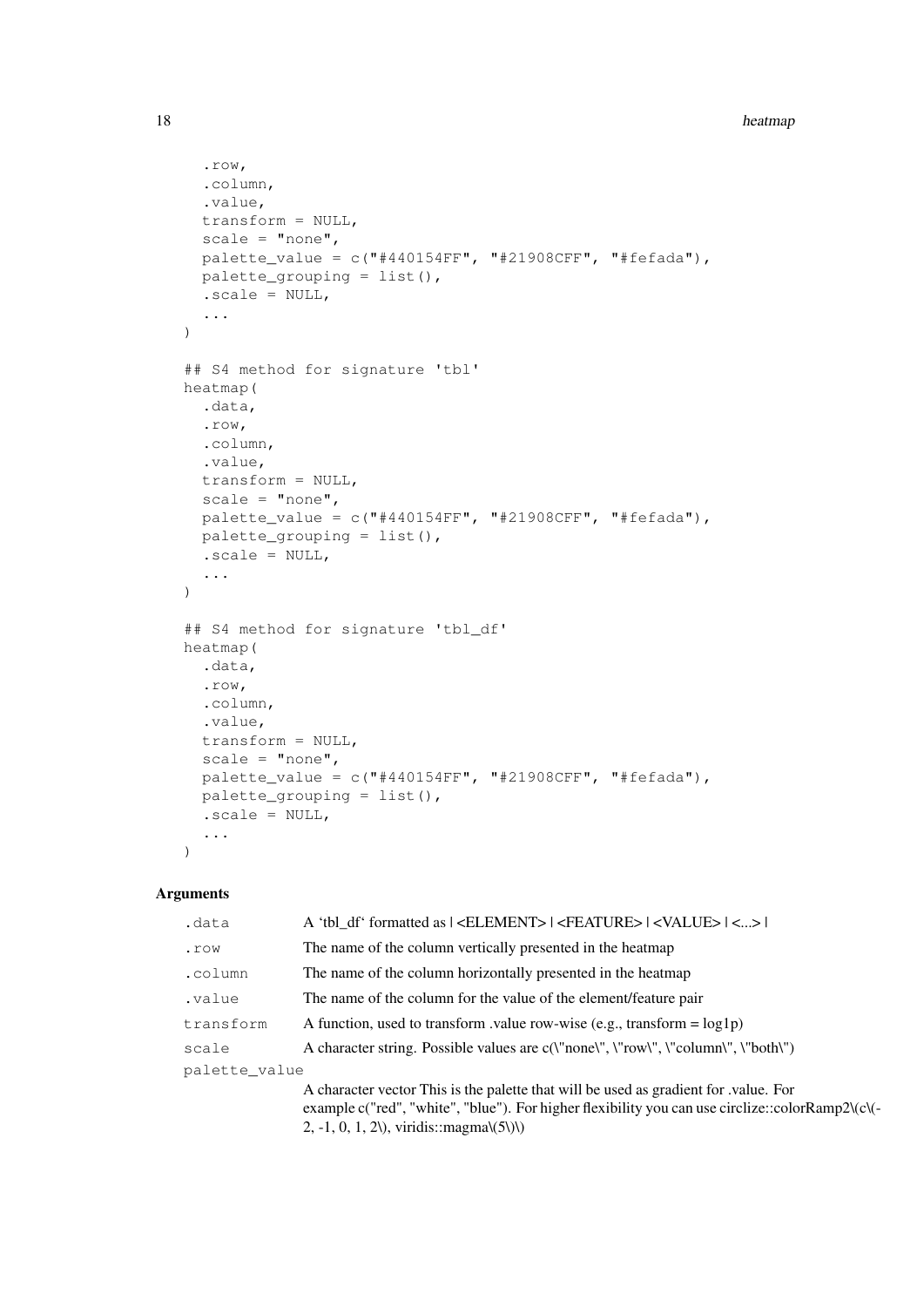<span id="page-18-0"></span>

| palette grouping |                                                                                                                                                                                                                                  |
|------------------|----------------------------------------------------------------------------------------------------------------------------------------------------------------------------------------------------------------------------------|
|                  | A list of character vectors. This is the list of palettes that will be used for group-<br>ing. For example list(RColorBrewer::brewer.pal(8, "Accent")) or list(c("#B3E2CD",<br>"#FDCDAC", "#CBD5E8")) or list(c("black", "red")) |
| .scale           | DEPRECATED, please use scale instead $\mathcal{N}$ with no dot prefix $\mathcal{N}$ .                                                                                                                                            |
| $\cdot$          | The arguments that will be passed to the Heatmap function of Complex Heatmap<br>backend                                                                                                                                          |

#### Details

### [Maturing]

This function takes a tbl as an input and creates a 'ComplexHeatmap' plot. The information is stored in a 'InputHeatmap' object that is updated along the pipe statement, for example adding annotation layers.

#### Value

- A 'InputHeatmap' objects that gets evaluated to a 'ComplexHeatmap' object
- A 'InputHeatmap' object
- A 'InputHeatmap' object
- A 'InputHeatmap' object

### Examples

```
library(dplyr)
tidyHeatmap::N52 %>%
group_by( `Cell type`) %>%
tidyHeatmap::heatmap(
 .row = symbol_c t,\text{column} = \text{UBR},.value = `read count normalised log`,
\lambda
```

| ifelse2 pipe | This is a generalisation of ifelse that accepts an object and return an |
|--------------|-------------------------------------------------------------------------|
|              | objects                                                                 |

### Description

This is a generalisation of ifelse that accepts an object and return an objects

### Usage

```
ifelse2_pipe(.x, .p1, .p2, .f1, .f2, .f3 = NULL)
```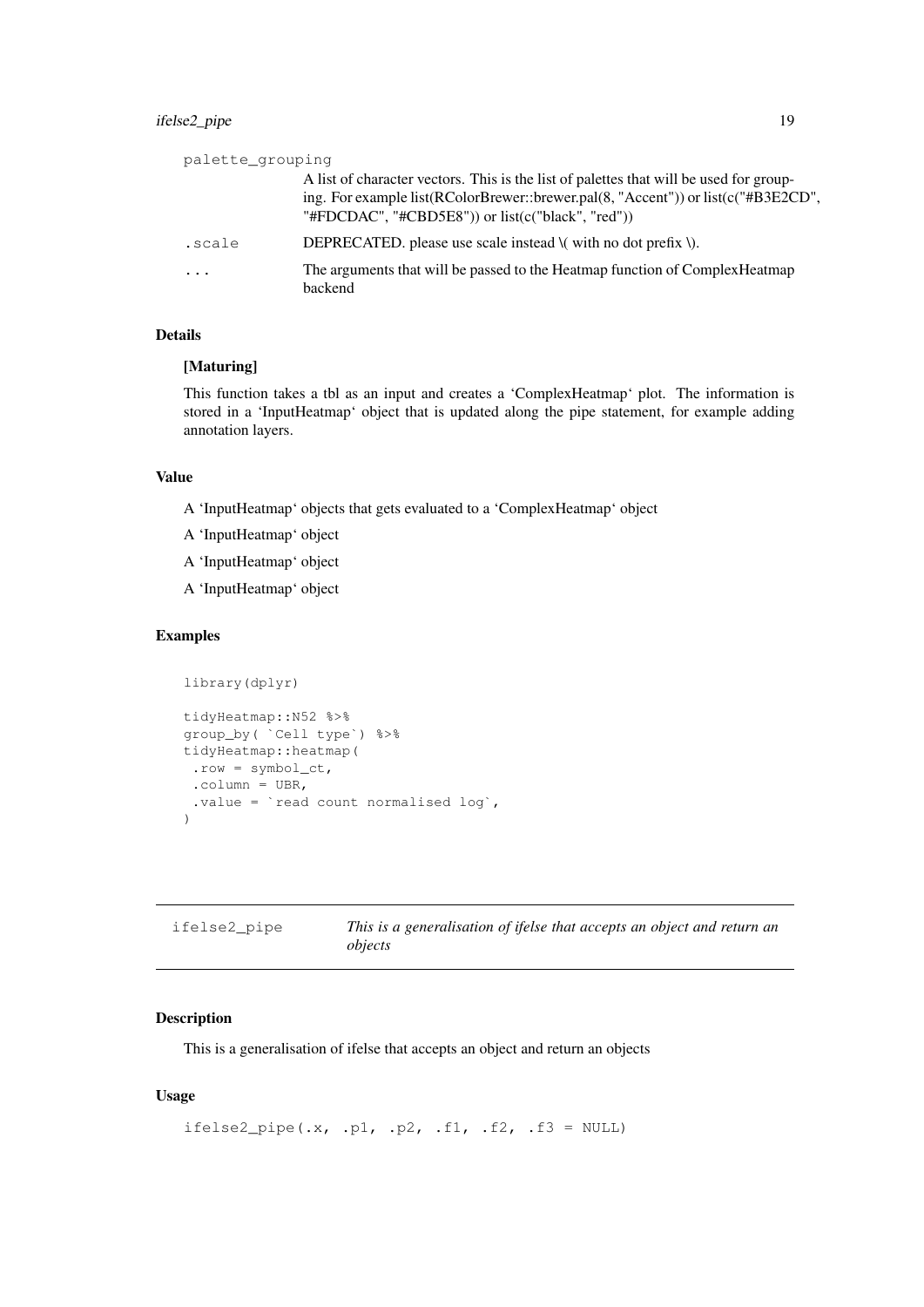### Arguments

| . x  | A tibble          |
|------|-------------------|
| .pl  | A boolean         |
| . p2 | ELSE IF condition |
| .f1  | A function        |
| .f2  | A function        |
| . f3 | A function        |
|      |                   |

### Value

A tibble

| ifelse pipe | This is a generalisation of ifelse that accepts an object and return an<br>objects |
|-------------|------------------------------------------------------------------------------------|
|             |                                                                                    |

### Description

This is a generalisation of ifelse that accepts an object and return an objects

### Usage

ifelse\_pipe(.x, .p, .f1, .f2 = NULL)

### Arguments

| .х        | A tibble   |
|-----------|------------|
| $\cdot$ p | A boolean  |
| .f1       | A function |
| . f2      | A function |

### Value

A tibble

<span id="page-19-0"></span>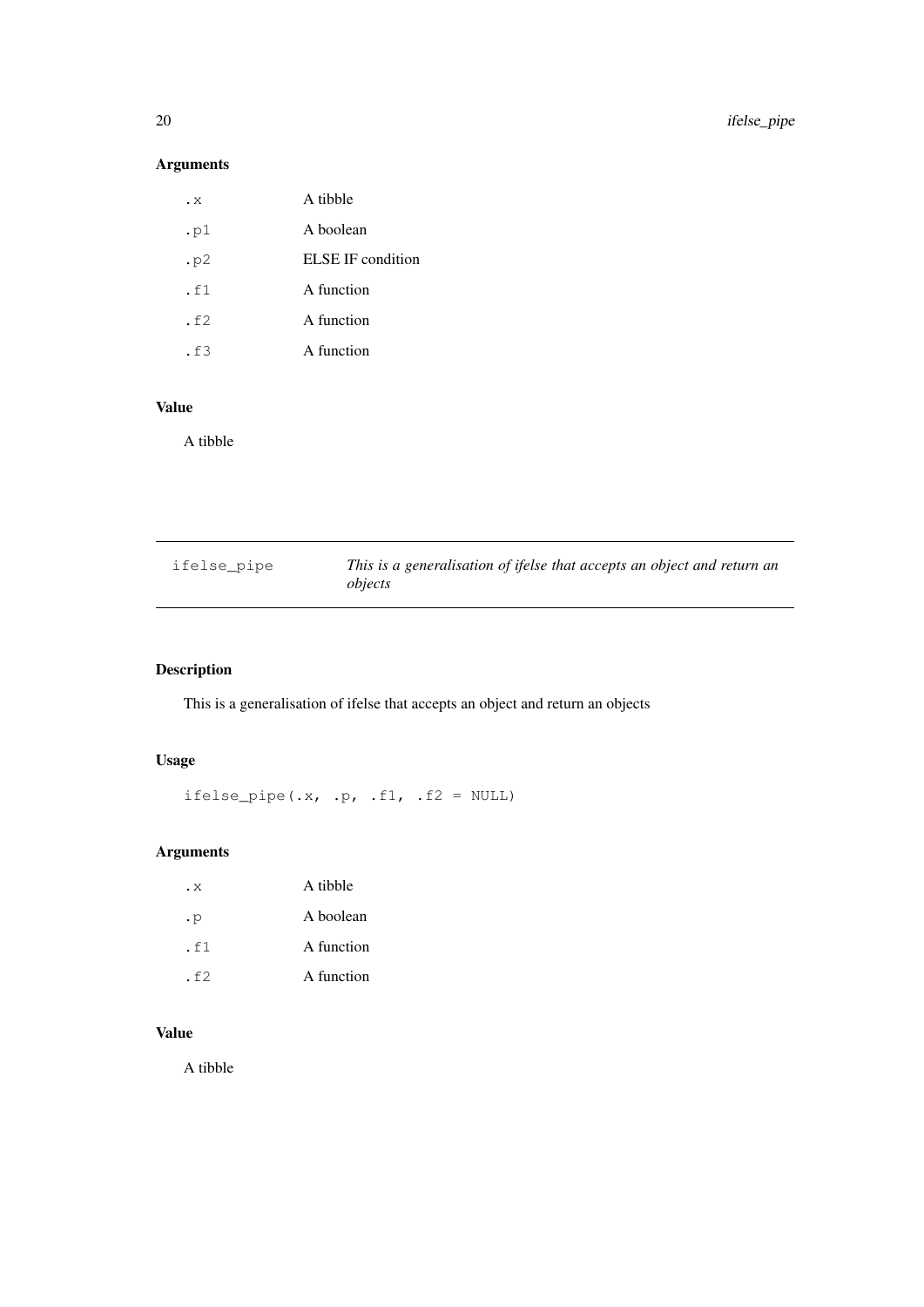<span id="page-20-0"></span>input\_heatmap *input\_heatmap*

### Description

input\_heatmap() takes a tbl object and easily produces a ComplexHeatmap plot, with integration with tibble and dplyr frameworks.

### Usage

```
input_heatmap(
 .data,
  .horizontal,
 .vertical,
  .abundance,
 transform = NULL,
 scale = "none",
 palette_value = c("#440154FF", "#21908CFF", "#fefada"),
 palette_grouping = list(),
  ...
)
```
### Arguments

| .data            | A 'tbl' formatted as $ $ <sample><math> </math> <transcript><math> </math> <count><math> </math> &lt;&gt;<math> </math></count></transcript></sample>                                                                                                                                                                                                                                             |  |
|------------------|---------------------------------------------------------------------------------------------------------------------------------------------------------------------------------------------------------------------------------------------------------------------------------------------------------------------------------------------------------------------------------------------------|--|
| .horizontal      | The name of the column horizontally presented in the heatmap                                                                                                                                                                                                                                                                                                                                      |  |
| .vertical        | The name of the column vertically presented in the heatmap                                                                                                                                                                                                                                                                                                                                        |  |
| .abundance       | The name of the transcript/gene abundance column                                                                                                                                                                                                                                                                                                                                                  |  |
| transform        | A function, used to transform value, for example log1p                                                                                                                                                                                                                                                                                                                                            |  |
| scale            | A character string. Possible values are c(\"none\", \"row\", \"column\", \"both\")                                                                                                                                                                                                                                                                                                                |  |
| palette value    |                                                                                                                                                                                                                                                                                                                                                                                                   |  |
|                  | A character vector, or a function for higher customisation (colorRamp2). This<br>is the palette that will be used as gradient for abundance. If palette_value is<br>a vector of hexadecimal colours, it should have 3 values. If you want more<br>customisation, you can pass to palette_value a function, that is derived as for<br>example 'color $\text{Ramp2}(c(-2, 0, 2))$ , palette_value)' |  |
| palette_grouping |                                                                                                                                                                                                                                                                                                                                                                                                   |  |
|                  | A list of character vectors. This is the list of palettes that will be used for group-<br>ing                                                                                                                                                                                                                                                                                                     |  |
|                  | Further arguments to be passed to ComplexHeatmap:: Heatmap                                                                                                                                                                                                                                                                                                                                        |  |

### Details

To be added.

### Value

A 'ComplexHeatmap' object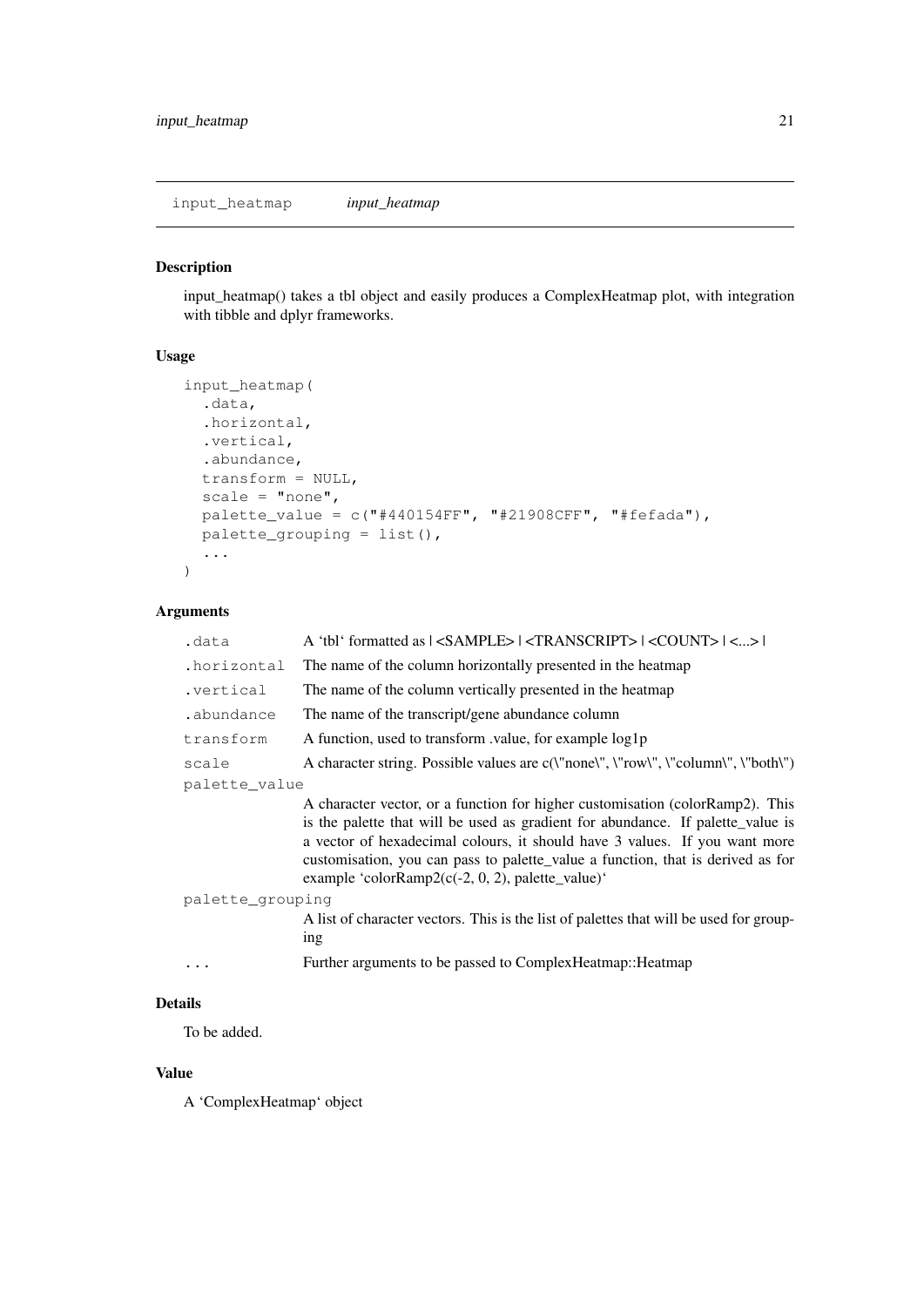<span id="page-21-0"></span>

layer\_arrow\_down() from a 'InputHeatmap' object, adds a bar annotation layer.

#### Usage

```
layer arrow down(.data, ...)
## S4 method for signature 'InputHeatmap'
layer_arrow_down(.data, ...)
```
### Arguments

| .data    | A 'InputHeatmap'                                                                   |
|----------|------------------------------------------------------------------------------------|
| $\cdots$ | Expressions that return a logical value, and are defined in terms of the variables |
|          | in .data. If multiple expressions are included, they are combined with the $\&$    |
|          | operator. Only rows for which all conditions evaluate to TRUE are kept.            |

### Details

#### [Maturing]

It uses 'ComplexHeatmap' as visualisation tool.

### Value

A 'InputHeatmap' object that gets evaluated to a 'ComplexHeatmap'

A 'InputHeatmap' object that gets evaluated to a 'ComplexHeatmap'

```
library(dplyr)
hm =tidyHeatmap::N52 %>%
 tidyHeatmap::heatmap(
    .row = symbol_ct,
    .column = UBR,
    .value = `read count normalised log`
)
hm %>% layer_arrow_down()
```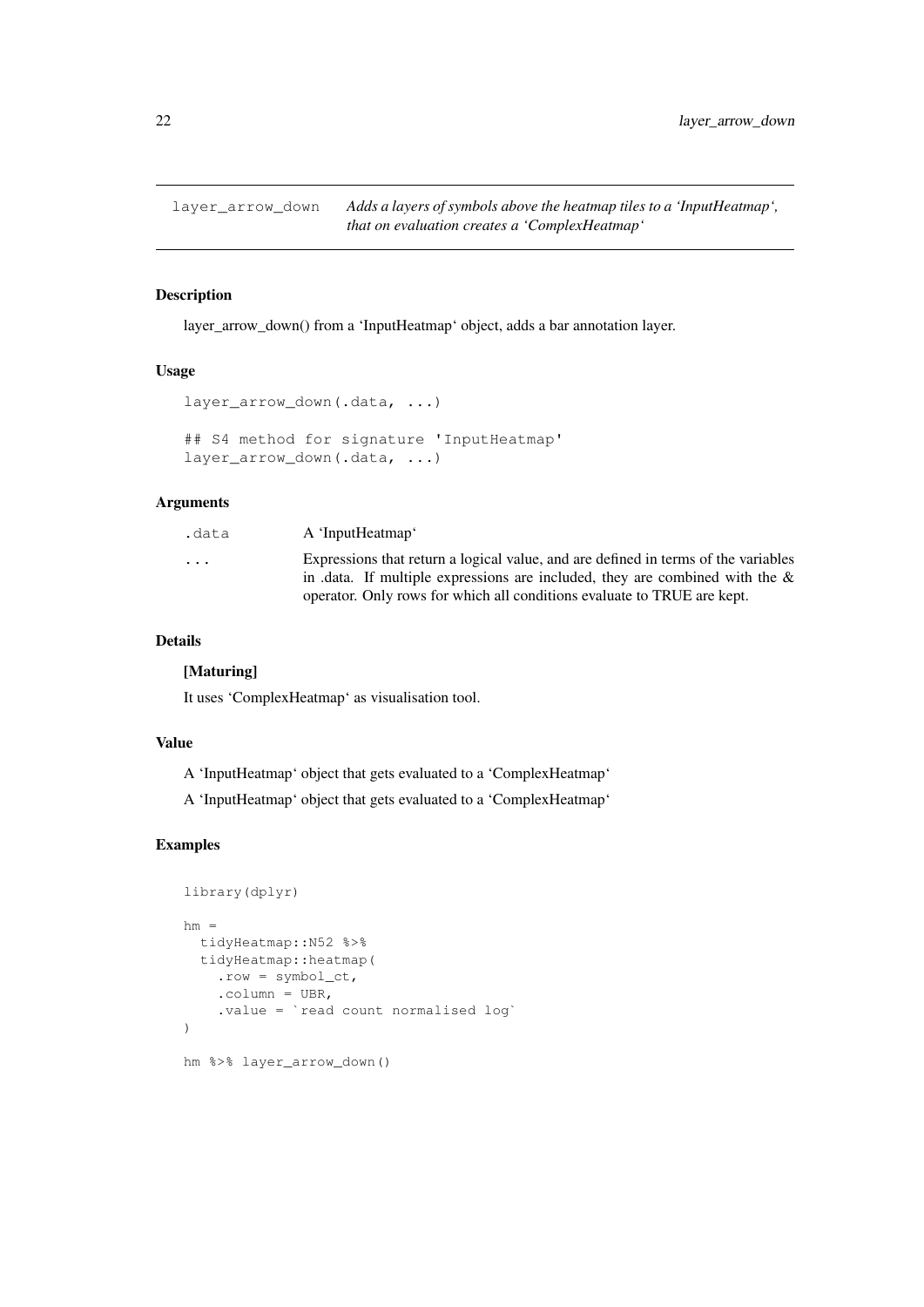<span id="page-22-0"></span>layer\_arrow\_up *Adds a layers of symbols above the heatmap tiles to a 'InputHeatmap', that on evaluation creates a 'ComplexHeatmap'*

#### Description

layer\_arrow\_up() from a 'InputHeatmap' object, adds a bar annotation layer.

### Usage

```
layer_arrow_up(.data, ...)
## S4 method for signature 'InputHeatmap'
layer_arrow_up(.data, ...)
```
### Arguments

| .data    | A 'InputHeatmap'                                                                   |
|----------|------------------------------------------------------------------------------------|
| $\cdots$ | Expressions that return a logical value, and are defined in terms of the variables |
|          | in .data. If multiple expressions are included, they are combined with the $\&$    |
|          | operator. Only rows for which all conditions evaluate to TRUE are kept.            |

### Details

#### [Maturing]

It uses 'ComplexHeatmap' as visualisation tool.

### Value

A 'InputHeatmap' object that gets evaluated to a 'ComplexHeatmap'

A 'InputHeatmap' object that gets evaluated to a 'ComplexHeatmap'

```
library(dplyr)
hm =tidyHeatmap::N52 %>%
  tidyHeatmap::heatmap(
    .row = symbol_ct,
    .column = UBR,
    .value = `read count normalised log`
)
hm %>% layer_arrow_up()
```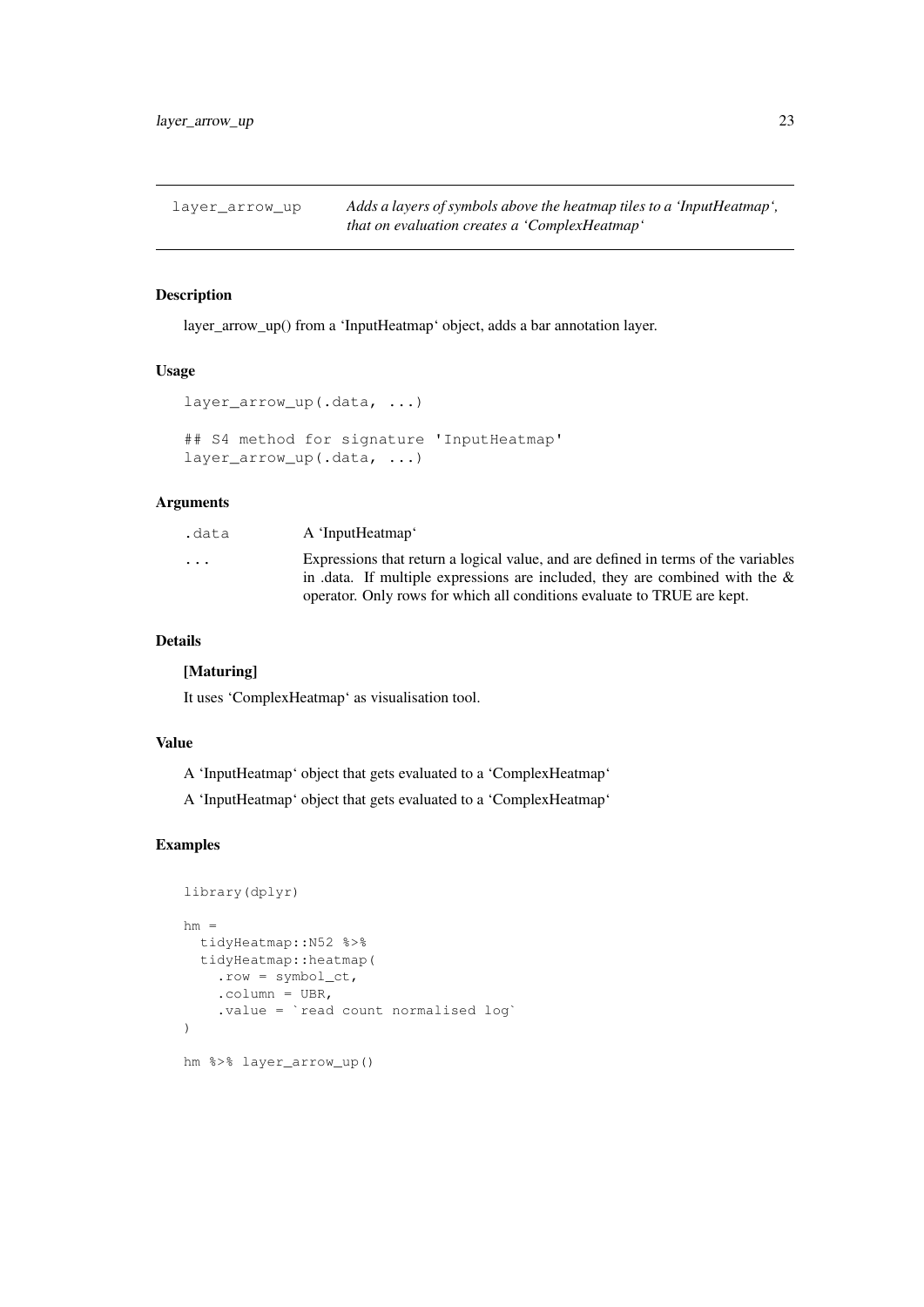<span id="page-23-0"></span>

layer\_diamond() from a 'InputHeatmap' object, adds a bar annotation layer.

#### Usage

```
layer diamond(.data, ...)
## S4 method for signature 'InputHeatmap'
layer_diamond(.data, ...)
```
### Arguments

| .data    | A 'InputHeatmap'                                                                   |
|----------|------------------------------------------------------------------------------------|
| $\cdots$ | Expressions that return a logical value, and are defined in terms of the variables |
|          | in .data. If multiple expressions are included, they are combined with the $\&$    |
|          | operator. Only rows for which all conditions evaluate to TRUE are kept.            |

### Details

#### [Maturing]

It uses 'ComplexHeatmap' as visualisation tool.

### Value

A 'InputHeatmap' object that gets evaluated to a 'ComplexHeatmap'

A 'InputHeatmap' object that gets evaluated to a 'ComplexHeatmap'

```
library(dplyr)
hm =tidyHeatmap::N52 %>%
 tidyHeatmap::heatmap(
    .row = symbol_ct,
    .column = UBR,
    .value = `read count normalised log`
)
hm %>% layer_diamond()
```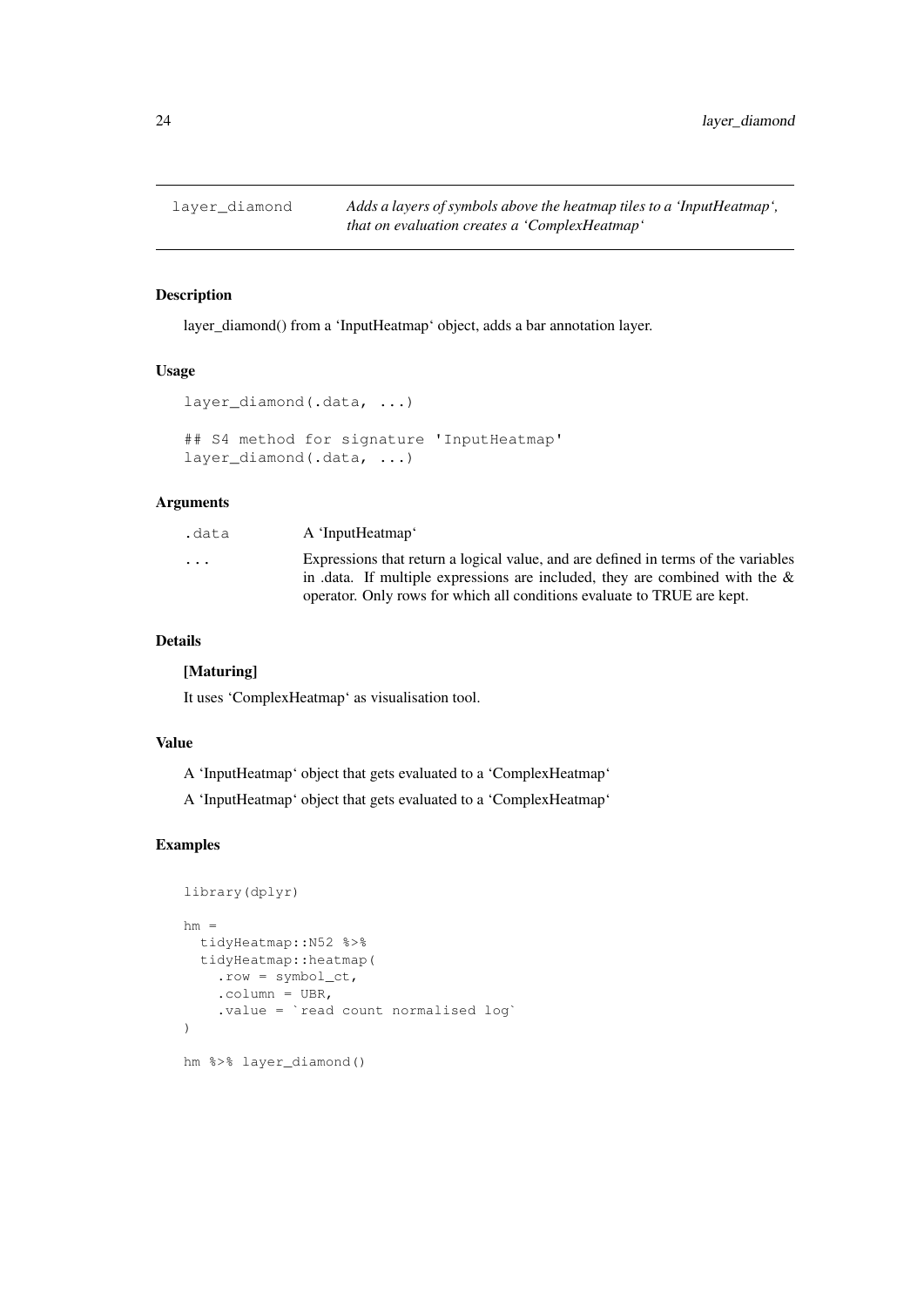<span id="page-24-0"></span>layer\_point *Adds a layers of symbols above the heatmap tiles to a 'InputHeatmap', that on evaluation creates a 'ComplexHeatmap'*

#### Description

layer\_point() from a 'InputHeatmap' object, adds a bar annotation layer.

#### Usage

```
layer point (.data, ...)
## S4 method for signature 'InputHeatmap'
layer_point(.data, ...)
```
### Arguments

| .data    | A 'InputHeatmap'                                                                   |
|----------|------------------------------------------------------------------------------------|
| $\cdots$ | Expressions that return a logical value, and are defined in terms of the variables |
|          | in .data. If multiple expressions are included, they are combined with the $\&$    |
|          | operator. Only rows for which all conditions evaluate to TRUE are kept.            |

### Details

#### [Maturing]

It uses 'ComplexHeatmap' as visualisation tool.

### Value

A 'InputHeatmap' object that gets evaluated to a 'ComplexHeatmap'

A 'InputHeatmap' object that gets evaluated to a 'ComplexHeatmap'

```
library(dplyr)
hm =tidyHeatmap::N52 %>%
  tidyHeatmap::heatmap(
    .row = symbol_ct,
    .column = UBR,
    .value = `read count normalised log`
)
hm %>% layer_point()
```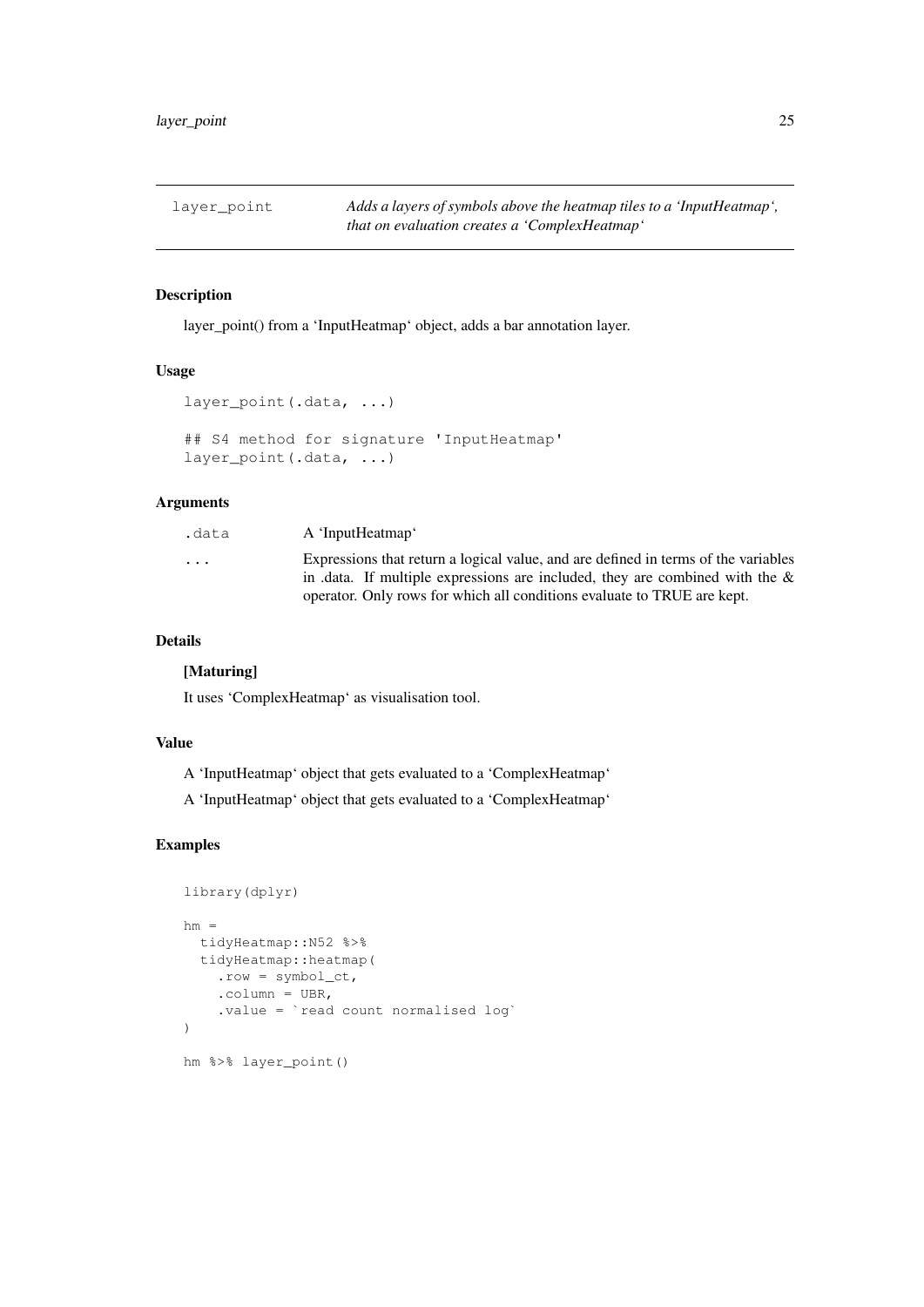<span id="page-25-0"></span>

layer\_square() from a 'InputHeatmap' object, adds a bar annotation layer.

#### Usage

```
layer_square(.data, ...)
## S4 method for signature 'InputHeatmap'
layer_square(.data, ...)
```
### Arguments

| .data    | A 'InputHeatmap'                                                                   |
|----------|------------------------------------------------------------------------------------|
| $\cdots$ | Expressions that return a logical value, and are defined in terms of the variables |
|          | in .data. If multiple expressions are included, they are combined with the $\&$    |
|          | operator. Only rows for which all conditions evaluate to TRUE are kept.            |

### Details

#### [Maturing]

It uses 'ComplexHeatmap' as visualisation tool.

### Value

A 'InputHeatmap' object that gets evaluated to a 'ComplexHeatmap'

A 'InputHeatmap' object that gets evaluated to a 'ComplexHeatmap'

```
library(dplyr)
hm =tidyHeatmap::N52 %>%
  tidyHeatmap::heatmap(
    .row = symbol_ct,
    .column = UBR,
    .value = `read count normalised log`
)
hm %>% layer_square()
```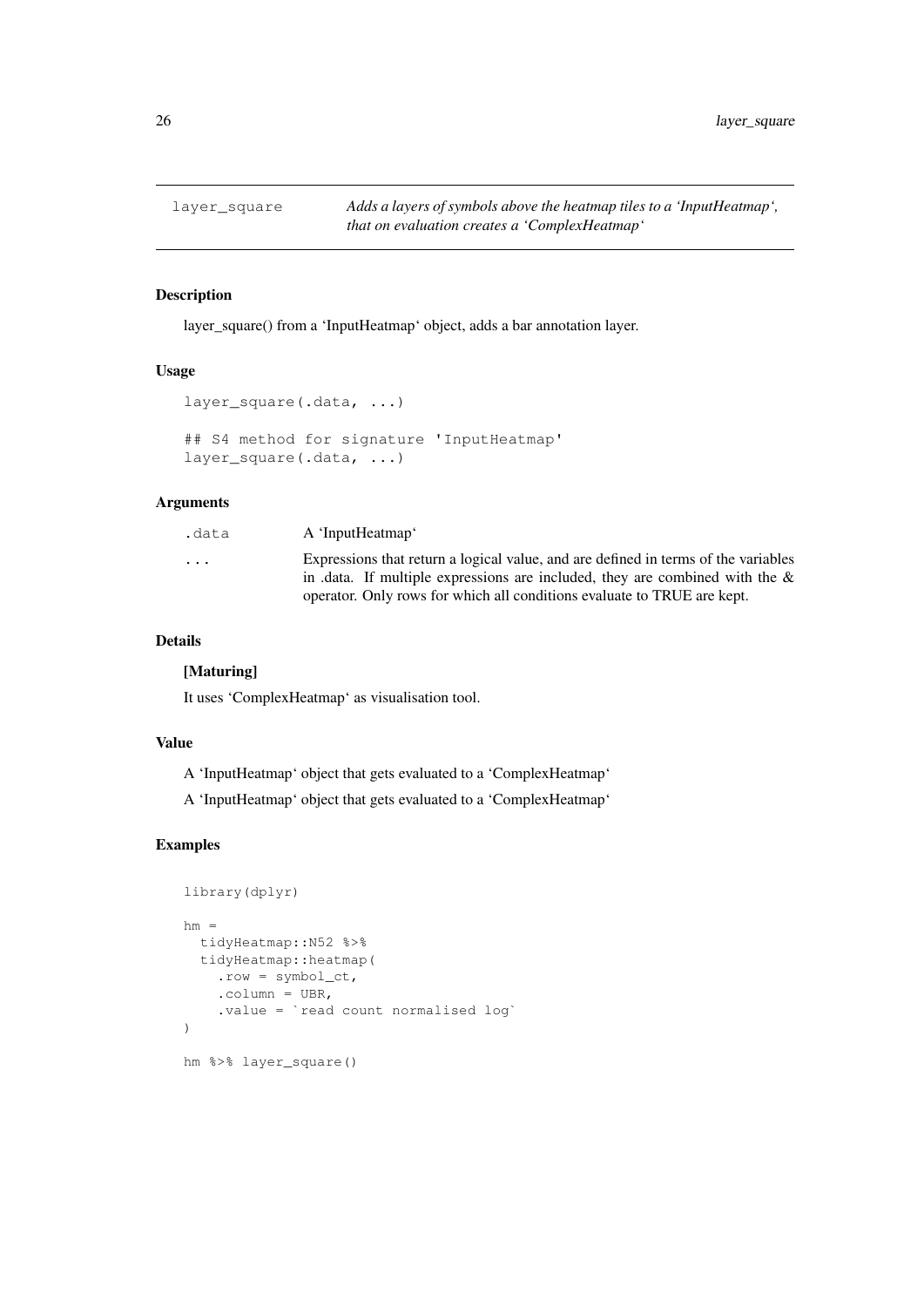<span id="page-26-0"></span>

Example data set N52

### Usage

N52

### Format

An object of class tbl\_df (inherits from tbl, data.frame) with 520 rows and 15 columns.

parse\_formula *.formula parser*

### Description

.formula parser

### Usage

parse\_formula(fm)

### Arguments

fm a formula

### Value

A character vector

pasilla *Example data set Pasilla*

### Description

Example data set Pasilla

### Usage

pasilla

### Format

An object of class tbl\_df (inherits from tbl, data.frame) with 504 rows and 8 columns.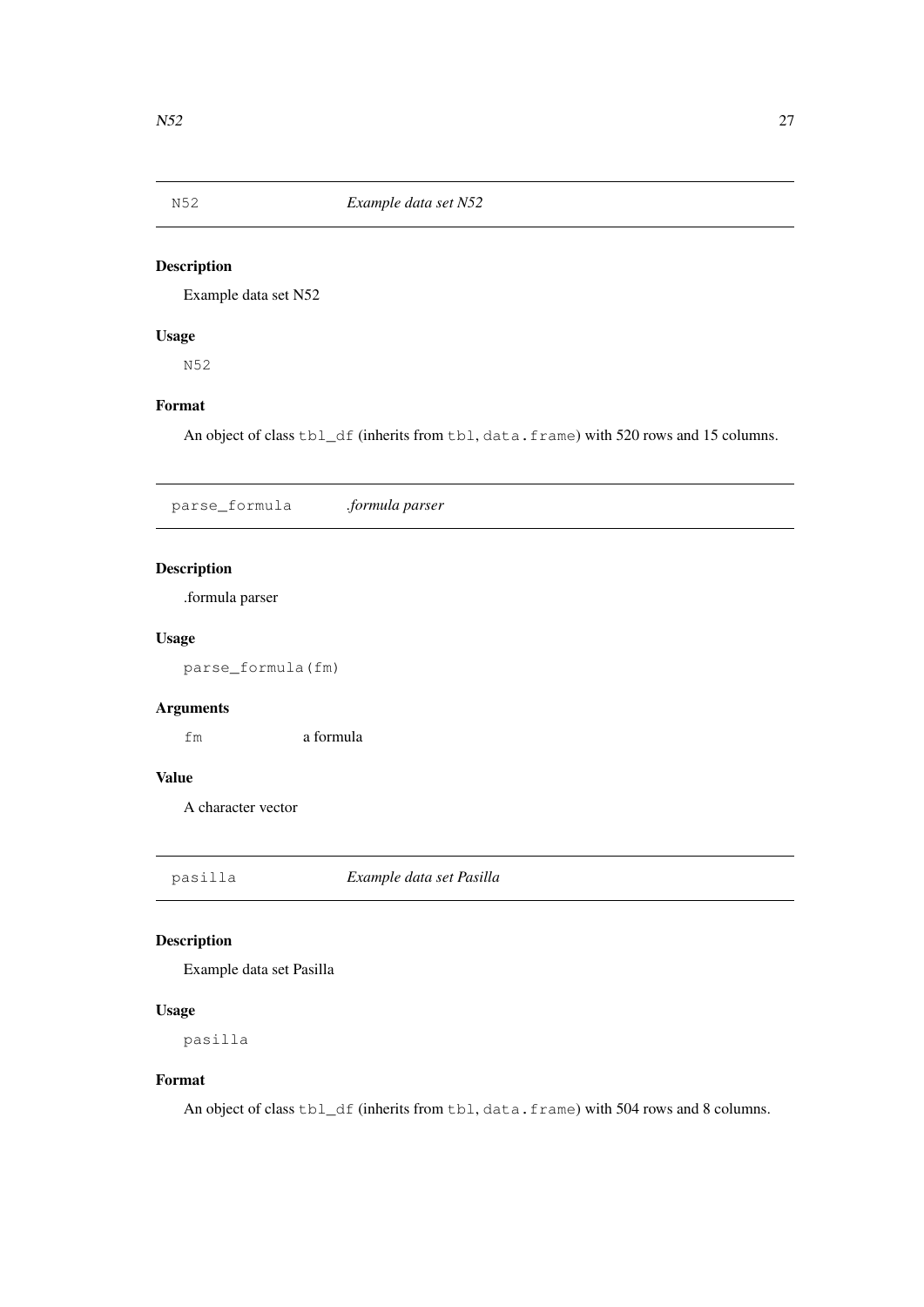<span id="page-27-0"></span>

From rlang deprecated

### Usage

```
prepend(x, values, before = 1)
```
### Arguments

| X      | An array  |
|--------|-----------|
| values | An array  |
| before | A boolean |

### Value

An array

| quo_names | Convert array of quosure (e.g. $c(col_a, col_b)$ ) into character vector |
|-----------|--------------------------------------------------------------------------|
|-----------|--------------------------------------------------------------------------|

### Description

Convert array of quosure (e.g. c(col\_a, col\_b)) into character vector

### Usage

quo\_names(v)

### Arguments

v A array of quosures (e.g. c(col\_a, col\_b))

### Value

A character vector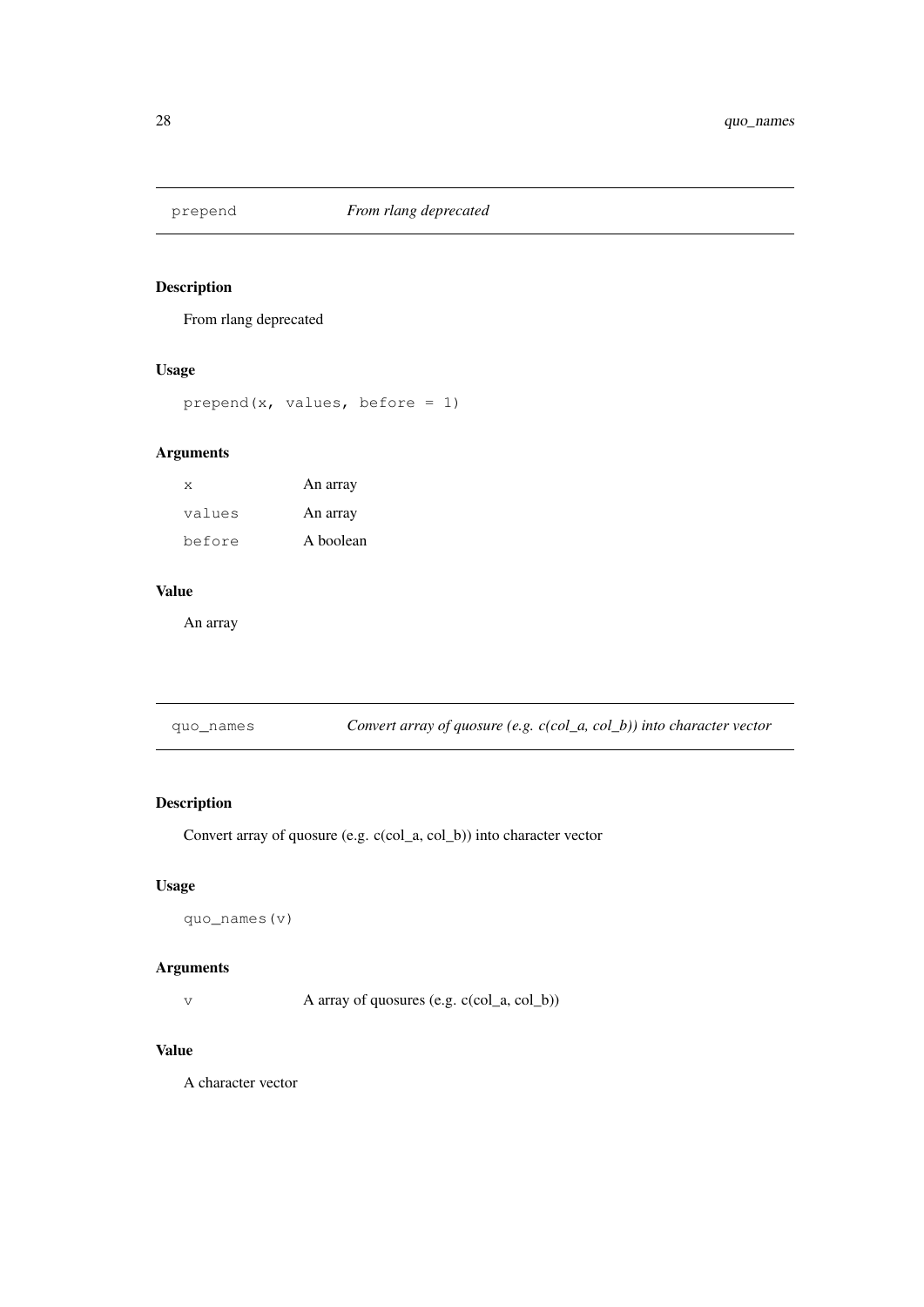<span id="page-28-0"></span>

save\_pdf() takes as input a Heatmap from ComplexHeatmap and save it to PDF file

### Usage

```
save_pdf(
  .heatmap,
 filename,
 width = NULL,
 height = NULL,
 units = c("in", "cm", "mm"))
```
### Arguments

| .heatmap | A 'Heatmap'                                          |
|----------|------------------------------------------------------|
| filename | A character string. The name of the output file/path |
| width    | A 'double'. Plot width                               |
| height   | A 'double'. Plot height                              |
| units    | A character string. units ("in", "cm", or "mm")      |

### Details

### [Maturing]

It simply save an 'Heatmap' to a PDF file use pdf() function in the back end

### Value

NA

```
library(dplyr)
tidyHeatmap::heatmap(
  dplyr::group_by(tidyHeatmap::pasilla,location, type),
  \text{column} = \text{sample}.row = symbol,
  .value = `count normalised adjusted`,
 \frac{6}{3}save_pdf(tempfile())
```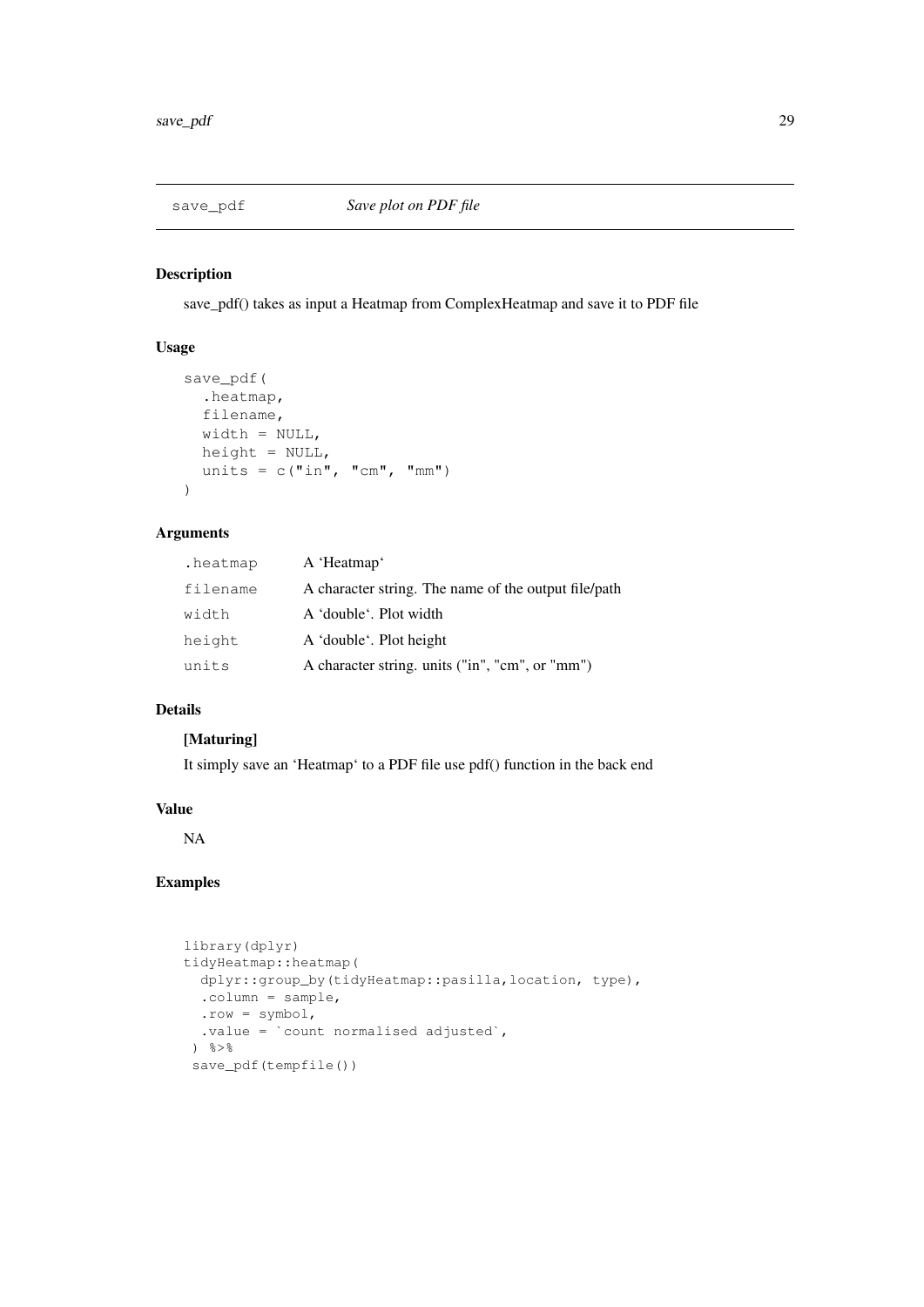<span id="page-29-0"></span>save\_pdf, Heatmap-method

*save\_pdf*

### Description

save\_pdf

### Usage

```
## S4 method for signature 'Heatmap'
save_pdf(
  .heatmap,
 filename,
 width = NULL,
 height = NULL,units = c("in", "cm", "mm"))
```
### Arguments

| .heatmap | A 'Heatmap'                                          |
|----------|------------------------------------------------------|
| filename | A character string. The name of the output file/path |
| width    | A 'double'. Plot width                               |
| height   | A 'double'. Plot height                              |
| units    | A character string. units ("in", "cm", or "mm")      |

```
save_pdf,InputHeatmap-method
                    save_pdf
```
### Description

save\_pdf

### Usage

```
## S4 method for signature 'InputHeatmap'
save_pdf(
  .heatmap,
 filename,
 width = NULL,
 height = NULL,
 units = c("in", "cm", "mm"))
```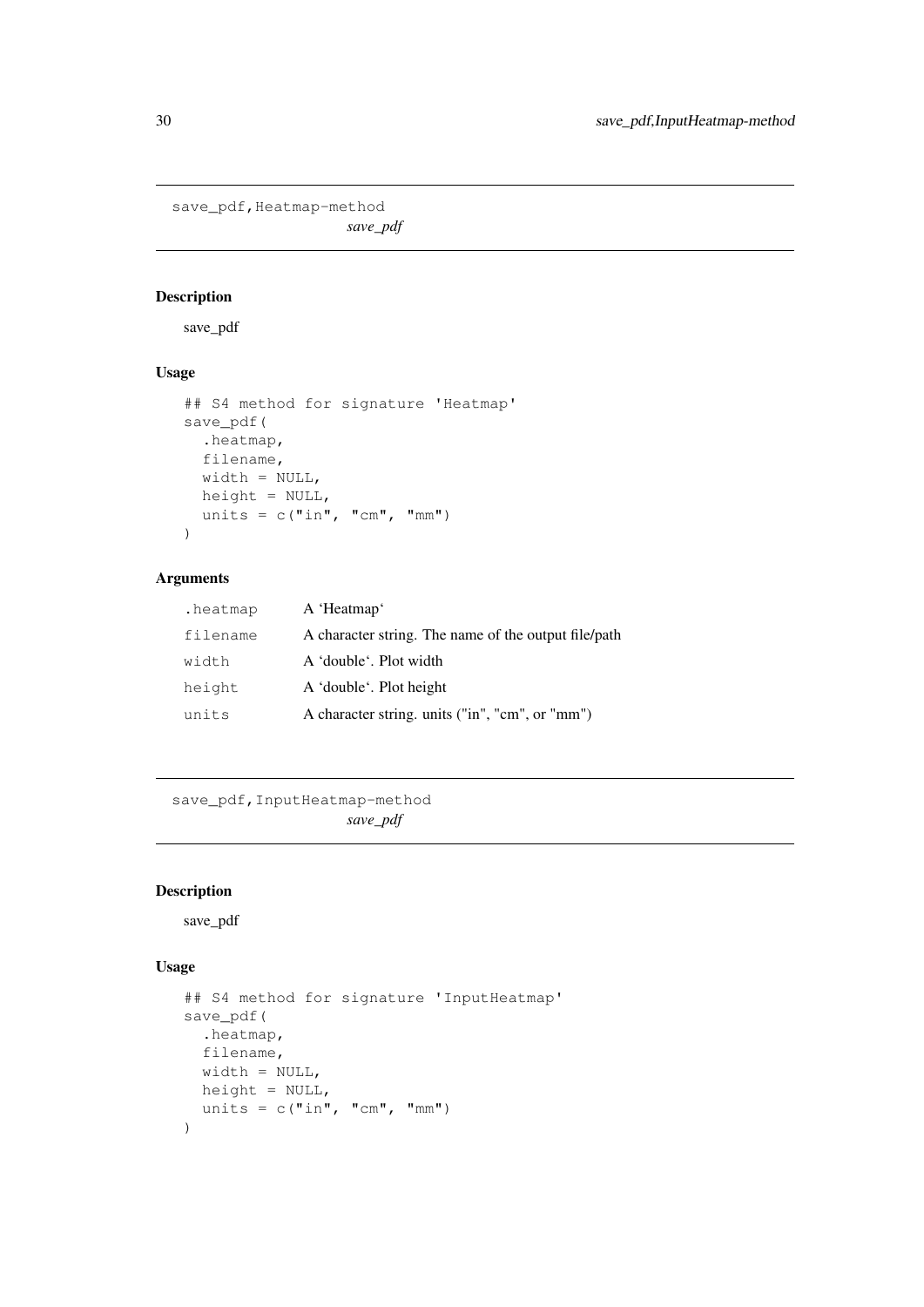### <span id="page-30-0"></span>scale\_design 31

### Arguments

| .heatmap | A 'Heatmap'                                          |
|----------|------------------------------------------------------|
| filename | A character string. The name of the output file/path |
| width    | A 'double'. Plot width                               |
| height   | A 'double'. Plot height                              |
| units    | A character string. units ("in", "cm", or "mm")      |

scale\_design *Scale design matrix*

### Description

Scale design matrix

### Usage

scale\_design(df, .formula)

### Arguments

| df       | A tibble  |  |
|----------|-----------|--|
| .formula | a formula |  |

### Value

A tibble

scale\_robust *Scale counts in a robust way against sd == 0*

### Description

Scale counts in a robust way against  $sd = 0$ 

### Usage

scale\_robust(y)

### Arguments

y A numerical array

### Value

A scaled and centred numerical array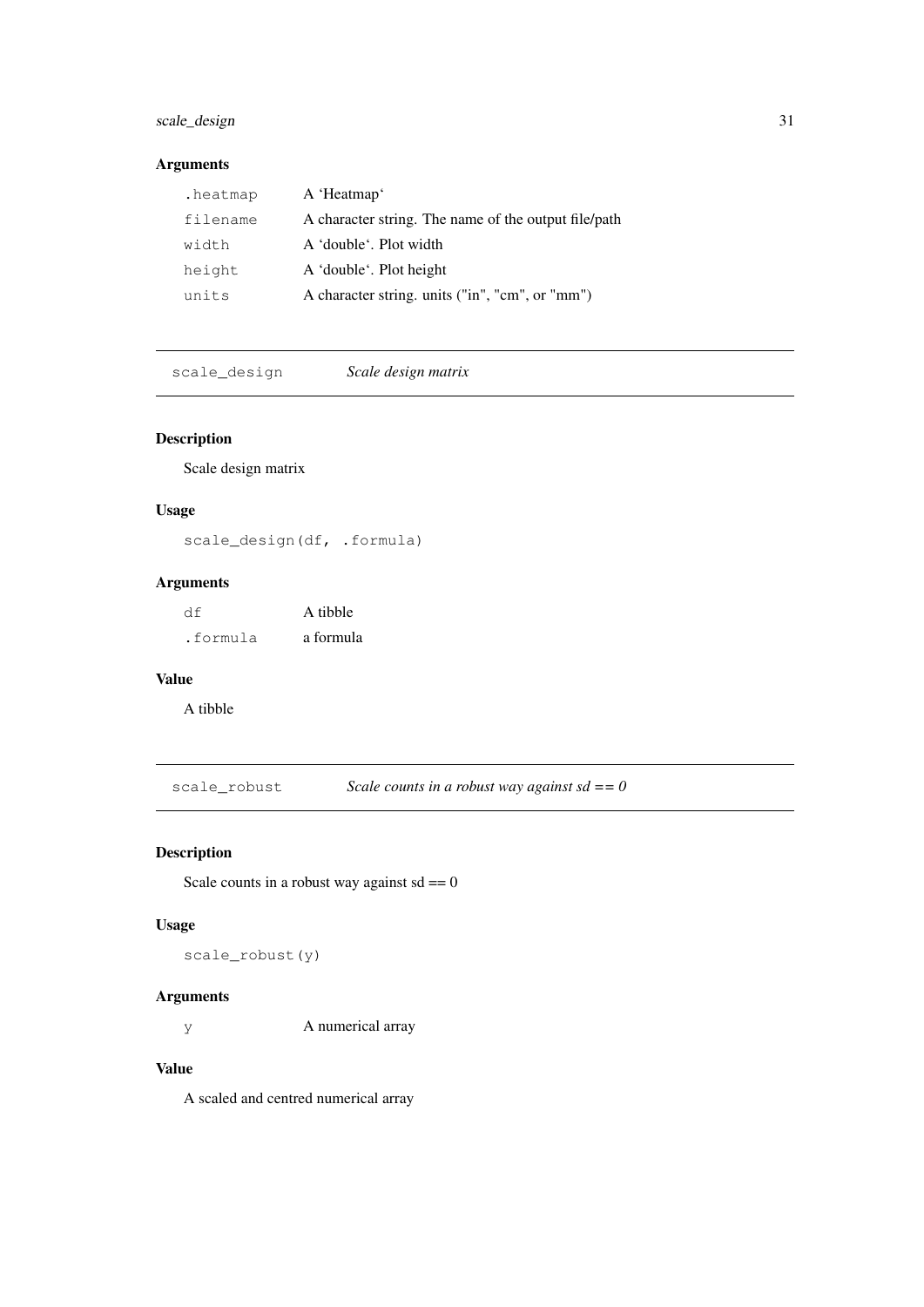```
select_closest_pairs
```
*Sub function of remove\_redundancy\_elements\_though\_reduced\_dimensions*

#### Description

Sub function of remove\_redundancy\_elements\_though\_reduced\_dimensions

#### Usage

```
select_closest_pairs(df)
```
#### Arguments

df A tibble

### Value

A tibble with pairs to drop

| split rows | Split the heatmap row-wise depending on the biggest branches in the |
|------------|---------------------------------------------------------------------|
|            | cladogram.                                                          |

#### Description

split\_rows() from a 'InputHeatmap' object, split the row cladogram.

split\_columns() from a 'InputHeatmap' object, split the column cladogram.

#### Usage

split\_rows(.data, number\_of\_groups) ## S4 method for signature 'InputHeatmap' split\_rows(.data, number\_of\_groups) split\_columns(.data, number\_of\_groups) ## S4 method for signature 'InputHeatmap' split\_columns(.data, number\_of\_groups)

#### Arguments

.data A 'InputHeatmap' number\_of\_groups

An integer. The number of groups to split the cladogram into.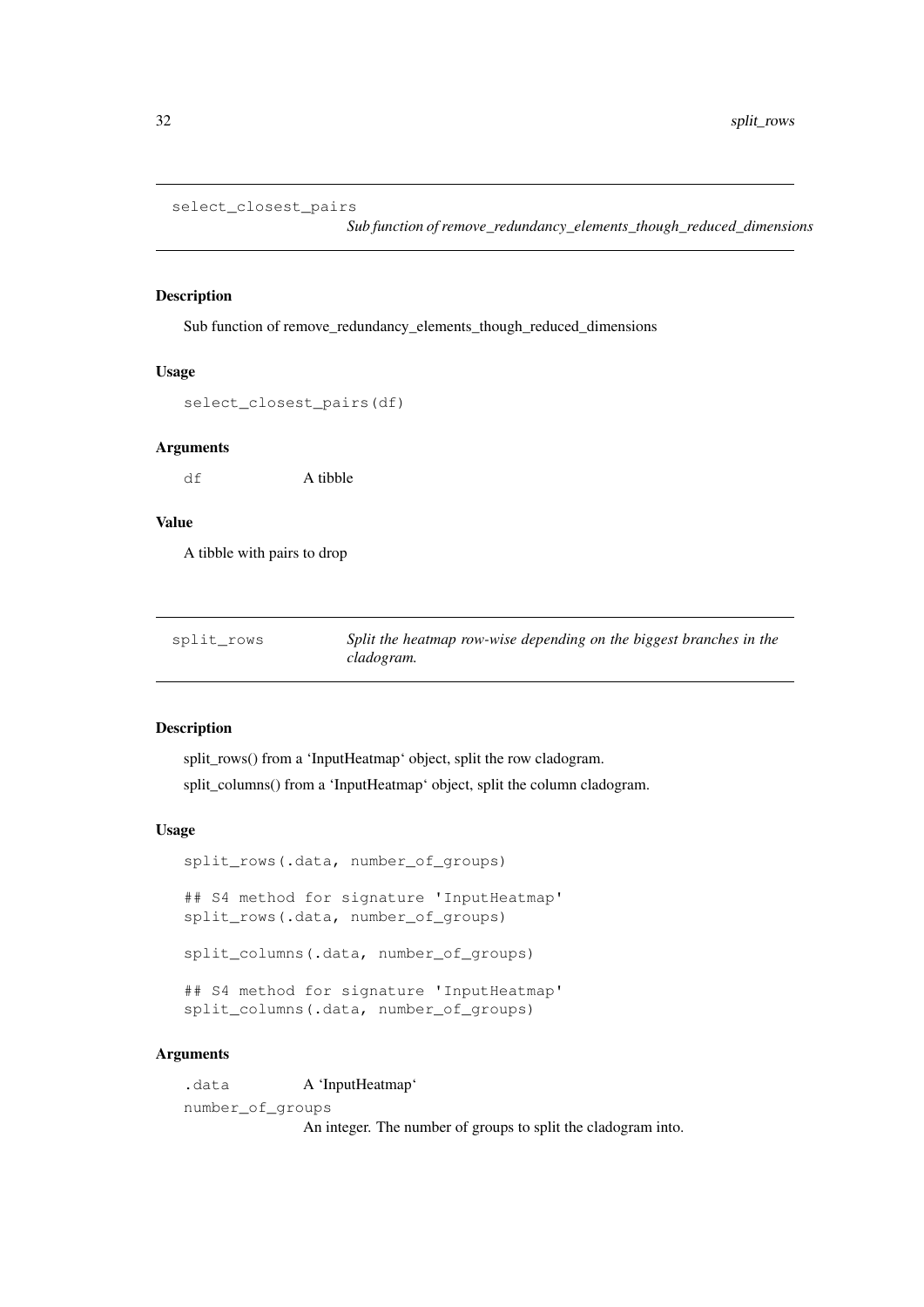<span id="page-32-0"></span>wrap\_heatmap 33

#### Details

[Maturing] It uses 'ComplexHeatmap' as visualisation tool. [Maturing] It uses 'ComplexHeatmap' as visualisation tool.

#### Value

- A 'InputHeatmap' object that gets evaluated to a 'ComplexHeatmap'
- A 'InputHeatmap' object that gets evaluated to a 'ComplexHeatmap'
- A 'InputHeatmap' object that gets evaluated to a 'ComplexHeatmap'
- A 'InputHeatmap' object that gets evaluated to a 'ComplexHeatmap'

#### Examples

```
library(dplyr)
hm =tidyHeatmap::N52 %>%
 tidyHeatmap::heatmap(
    .row = symbol_c t,.column = UBR.
    .value = `read count normalised log`
)
hm %>% split_rows(2)
library(dplyr)
hm =tidyHeatmap::N52 %>%
  tidyHeatmap::heatmap(
    row = symbol ct,
    .column = UBR,
    .value = `read count normalised log`
)
hm %>% split_columns(2)
```
wrap heatmap *Wrap tidyHeatmap (ComplexHeatmap) in a patchwork-compliant patch*

#### Description

In order to add tidyHeatmap (ComplexHeatmap) element to a patchwork they can be converted to a compliant representation using the 'wrap\_heatmap()' function. This allows you to position either grobs, ggplot objects, patchwork objects, or even base graphics (if passed as a formula) in either the full area, the full plotting area (anything between and including the axis label), or the panel area (only the actual area where data is drawn).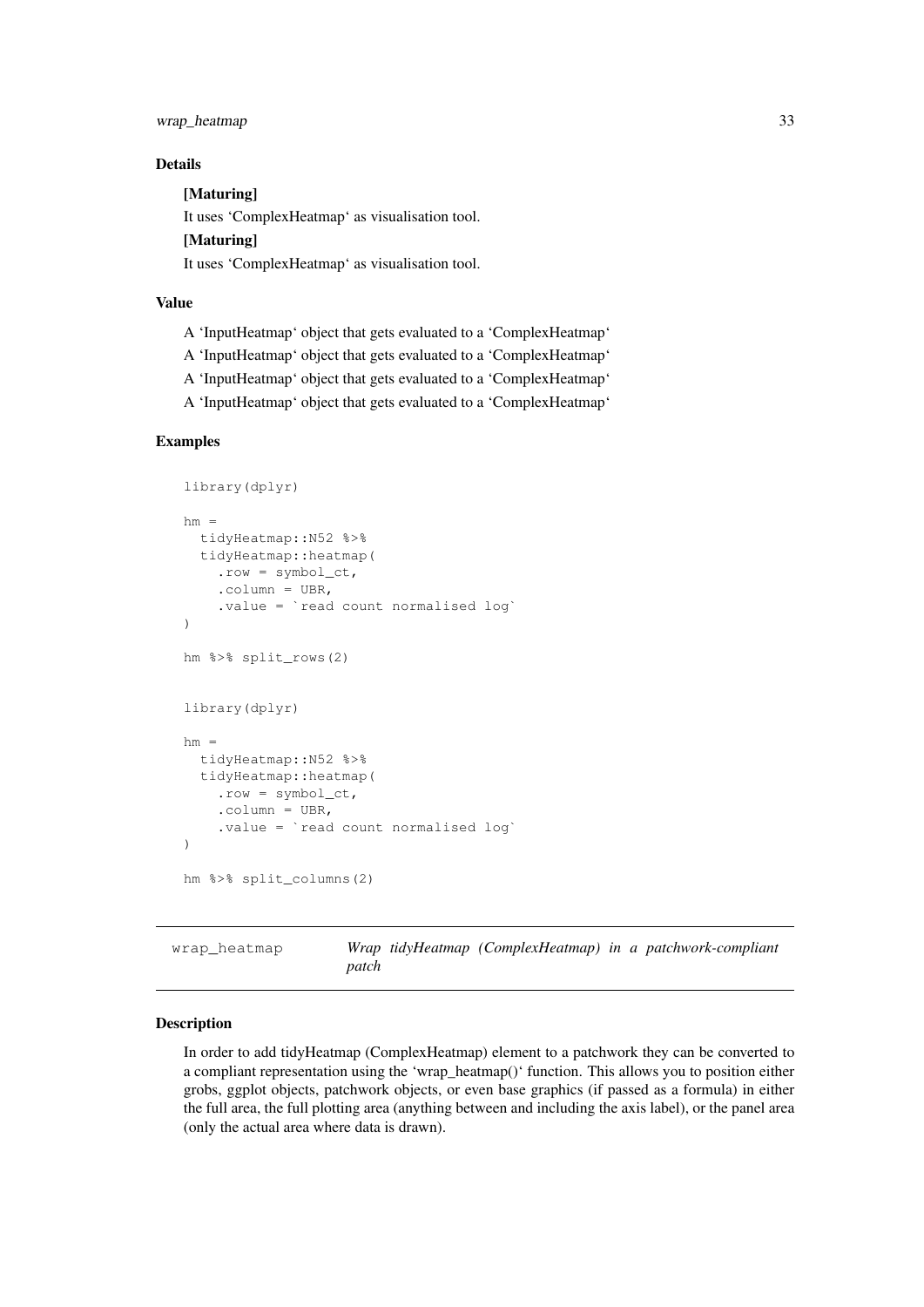### Usage

```
wrap_heatmap(
 panel = NULL,
 plot = NULL,
 full = NULL,clip = TRUE,
  ignore_tag = FALSE
)
## S4 method for signature 'InputHeatmap'
wrap_heatmap(
 panel = NULL,
 plot = NULL,
 full = NULL,clip = TRUE,
  ignore_tag = FALSE
)
```
### Arguments

| panel, plot, full |                                                                                                                                                           |
|-------------------|-----------------------------------------------------------------------------------------------------------------------------------------------------------|
|                   | A grob, ggplot, patchwork, formula, raster, or nativeRaster object to add to the<br>respective area.                                                      |
| clip              | Should the grobs be clipped if expanding outside its area                                                                                                 |
| ignore tag        | Should tags be ignored for this patch. This is relevant when using automatic<br>tagging of plots and the content of the patch does not qualify for a tag. |

### Value

A wrapped\_patch object A wrapped\_patch object

```
tidyHeatmap::N52 |>
tidyHeatmap::heatmap(
.row = symbol_ct,
.column = UBR,
.value = `read count normalised log`,
) |>wrap_heatmap()
```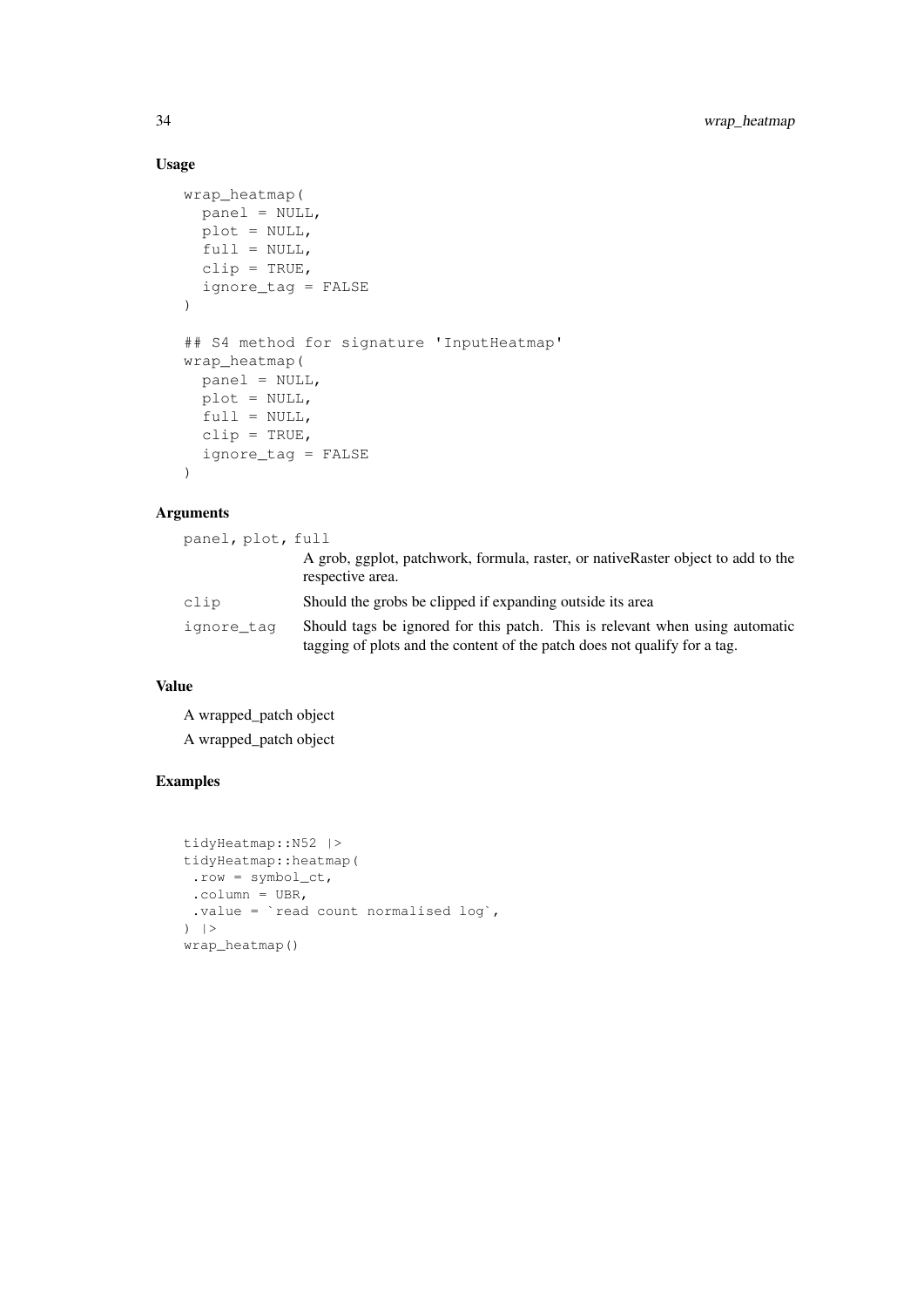# <span id="page-34-0"></span>Index

∗ datasets N52, [27](#page-26-0) pasilla, [27](#page-26-0) add\_annotation.[3](#page-2-0) add\_attr, [4](#page-3-0) add bar. [5](#page-4-0) add\_bar,InputHeatmap-method *(*add\_bar*)*, [5](#page-4-0) add\_class, [6](#page-5-0) add\_line, [6](#page-5-0) add\_line,InputHeatmap-method *(*add\_line*)*, [6](#page-5-0) add\_point, [7](#page-6-0) add point, InputHeatmap-method *(*add\_point*)*, [7](#page-6-0) add tile, [8](#page-7-0) add\_tile,InputHeatmap-method *(*add\_tile*)*, [8](#page-7-0) annot\_to\_list, [9](#page-8-0) as\_ComplexHeatmap, [10](#page-9-0) as\_ComplexHeatmap,InputHeatmap-method layer\_square,InputHeatmap-method *(*as\_ComplexHeatmap*)*, [10](#page-9-0) as matrix, [10](#page-9-0) check if counts is na, [11](#page-10-0) check if duplicated genes, [11](#page-10-0) check if wrong input, [12](#page-11-0) drop\_class, [12](#page-11-0) error if log transformed, [13](#page-12-0) get\_abundance\_norm\_if\_exists, [13](#page-12-0) get\_elements, [14](#page-13-0) get\_elements\_features, [14](#page-13-0) get\_elements\_features\_abundance, [15](#page-14-0) get\_sample\_counts, [15](#page-14-0) get\_sample\_transcript, [16](#page-15-0) get\_sample\_transcript\_counts, [16](#page-15-0) get\_x\_y\_annotation\_columns, [17](#page-16-0) heatmap, [17](#page-16-0) heatmap,tbl-method *(*heatmap*)*, [17](#page-16-0) heatmap,tbl\_df-method *(*heatmap*)*, [17](#page-16-0) heatmap\_ *(*heatmap*)*, [17](#page-16-0) ifelse2\_pipe, [19](#page-18-0) ifelse\_pipe, [20](#page-19-0) input\_heatmap, [21](#page-20-0) layer\_arrow\_down, [22](#page-21-0) layer\_arrow\_down,InputHeatmap-method *(*layer\_arrow\_down*)*, [22](#page-21-0) layer\_arrow\_up, [23](#page-22-0) layer\_arrow\_up,InputHeatmap-method *(*layer\_arrow\_up*)*, [23](#page-22-0) layer\_diamond, [24](#page-23-0) layer\_diamond, InputHeatmap-method *(*layer\_diamond*)*, [24](#page-23-0) layer point, [25](#page-24-0) layer\_point, InputHeatmap-method *(*layer\_point*)*, [25](#page-24-0) layer square, [26](#page-25-0) *(*layer\_square*)*, [26](#page-25-0) N52, [27](#page-26-0) parse\_formula, [27](#page-26-0) pasilla, [27](#page-26-0) prepend, [28](#page-27-0) quo\_names, [28](#page-27-0) save\_pdf, [29](#page-28-0) save\_pdf, Heatmap-method, [30](#page-29-0) save\_pdf, InputHeatmap-method, [30](#page-29-0) scale\_design, [31](#page-30-0) scale\_robust, [31](#page-30-0) select closest pairs, [32](#page-31-0) split\_columns *(*split\_rows*)*, [32](#page-31-0) split\_columns,InputHeatmap-method *(*split\_rows*)*, [32](#page-31-0) split\_rows, [32](#page-31-0) split\_rows,InputHeatmap-method *(*split\_rows*)*, [32](#page-31-0)